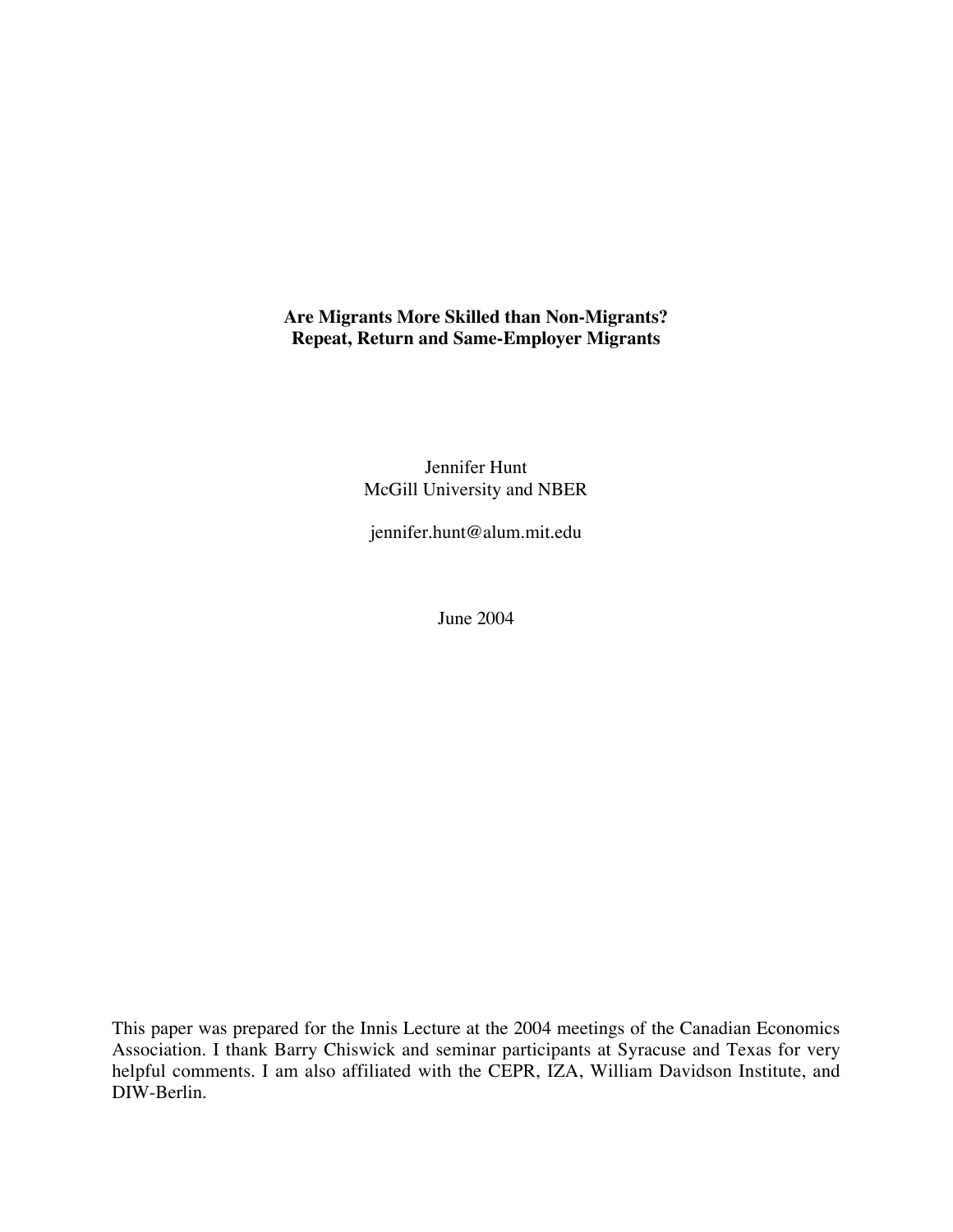I examine the determinants of inter-state migration of adults within western Germany, using the German Socio-Economic Panel from 1984-2000. I highlight the prevalence and distinctive characteristics of migrants who do not change employers. Same-employer migrants represent one fifth of all migrants, and have higher education and pre-move wages than non-migrants. Conditional on age, same-employer migrants are therefore more skilled than non-migrants. By contrast, although other migrants have higher education than non-migrants, they do not have higher pre-move wages. Furthermore, they have in their ranks disproportionate numbers of the non-employed, unemployed and recently laid off. It therefore seems inappropriate to characterize them as more skilled than non-migrants. The results for same-employer migrants indicate that skilled workers have a low-cost migration avenue that has not been considered in the previous literature. I also analyze the relation between repeat and return migration and distinguish between short and long-distance migration. I confirm that long-distance migrants are more skilled than short-distance migrants, as predicted by theory, and I show that return migrants are a mix of successes and failures.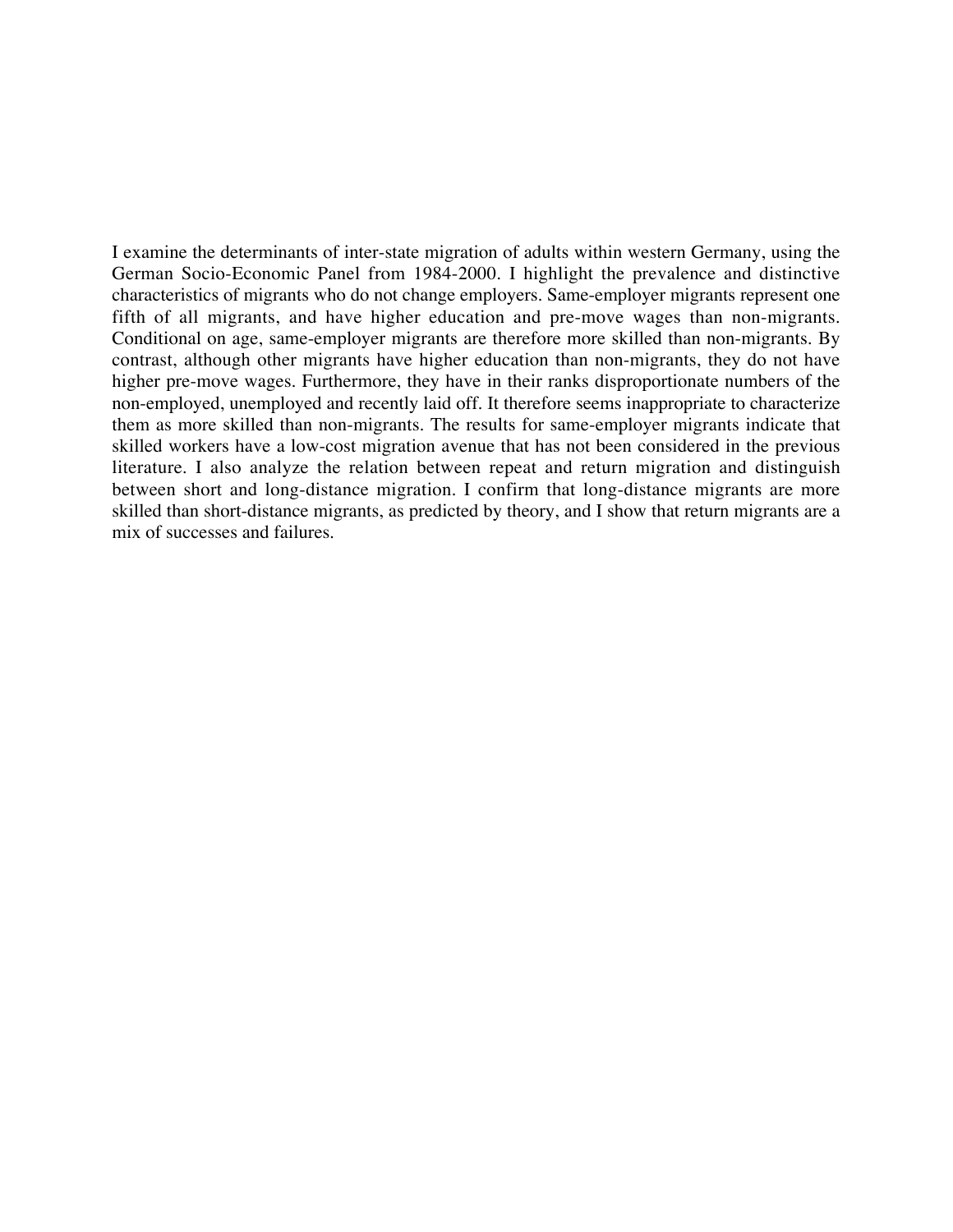In this paper I contribute to a literature assessing whether migrants are more skilled than nonmigrants. It is often viewed as self-evident that migration is more beneficial, or at least less detrimental, if it increases the average skill of the population rather than decreasing it. Sending regions or countries speak of brain drain, while some receiving countries have immigration policies designed to select the most skilled applicants. In standard analysis, both the costs and the benefits of migration stem from any differences in average skills between migrants and nonmigrants. If there are no important fixed factors such as land, immigration of people with a distribution of skills similar to that of natives will affect only the scale of the receiving economy in the long run. If the skill distributions are different, groups complementary to the immigrants experience labor market gains, while close substitutes for the immigrants experience losses. Unskilled immigration provides a benefit by lowering the price of unskilled services, for example, allowing the highly skilled to specialize more in their comparative advantage. Parallel analysis applies to emigration.<sup>1</sup>

The scale of the economy may matter, however, if there are increasing returns to scale in production. More relevant to the issue of migrant skills, it is conceivable that returns to scale could be particularly large in specialized high-skill sectors, where a critical mass of rare talent may be necessary. Furthermore, even once a critical mass has been achieved, skilled workers may provide knowledge spillovers to their skilled colleagues, or confer externalities on others in the population.<sup>2</sup> If the beneficial effects of such skilled workers accrue principally to the host economy, these considerations suggest that an economy should encourage skilled immigration and discourage skilled emigration.<sup>3</sup>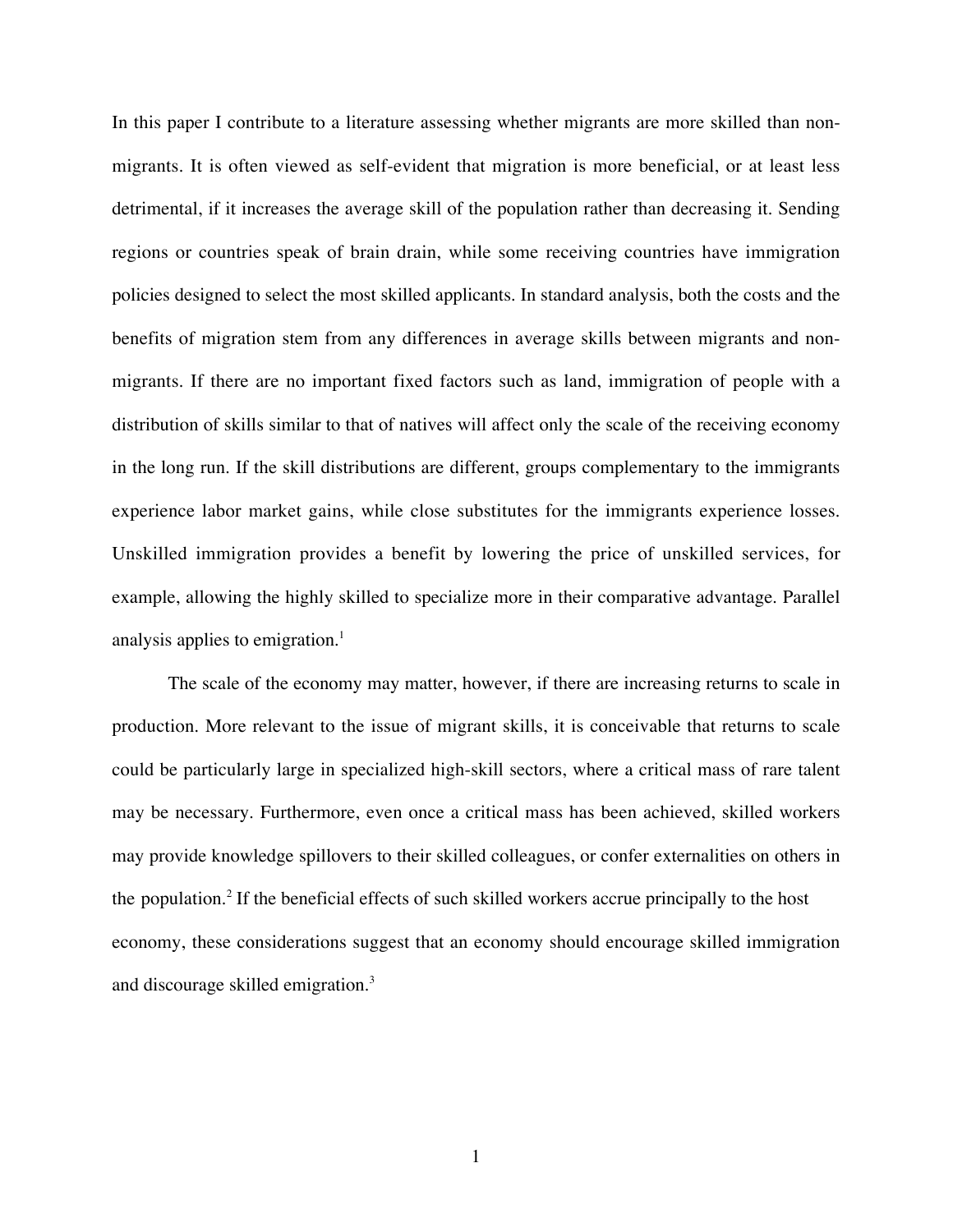The skill mix of migration could also influence economic institutions. For example, it will affect the balance between taxpayers and recipients of transfers<sup>4</sup>, possibly causing tax and benefit systems to be revised. The strength of labor unions could also be affected.<sup>5</sup>

Theoretically, the quality of migrants depends not only on relative migration benefits for the skilled and unskilled, influenced by relative inequality across regions, but also on the relation between skill and moving costs.<sup>6</sup> Empirical papers have often found that migrants are more educated than non-migrants in the source region, and earned higher wages than non-migrants prior to moving. Examples include Borjas, Bronars and Trejo (1993) for internal U.S. migration, and Hunt (2002) for migration from eastern to western Germany. Chiquiar and Hanson (2002) find Mexican emigrants to the United States to be more educated than Mexican non-emigrants, despite the fact that the United States-Mexico wage gap is higher for the unskilled. They believe their results point to lower moving costs for the more skilled, a point also argued by Chiswick (2000). On the other hand, it is also known that the unemployed, the laid-off, and the nonemployed are more likely to emigrate than the employed. If the unemployed and laid-off are observably or unobservably less skilled than the employed, the results overall point to migrants having more heterogeneous skills than non-migrants.<sup>7</sup>

I replicate these results in my analysis of the determinants of migration by adults between federal states in western Germany. However, I show that the results indicating that many migrants are more skilled than non-migrants are strongly influenced by a group not previously analyzed: migrants who change state of residence without changing employer. Using the German Socio-Economic Panel for 1984-2000, I show that same-employer migrants represent one fifth of all migrants, even though a move must be to a non-contiguous county to be defined as inter-state migration. Same-employer migrants have higher education and higher pre-migration earnings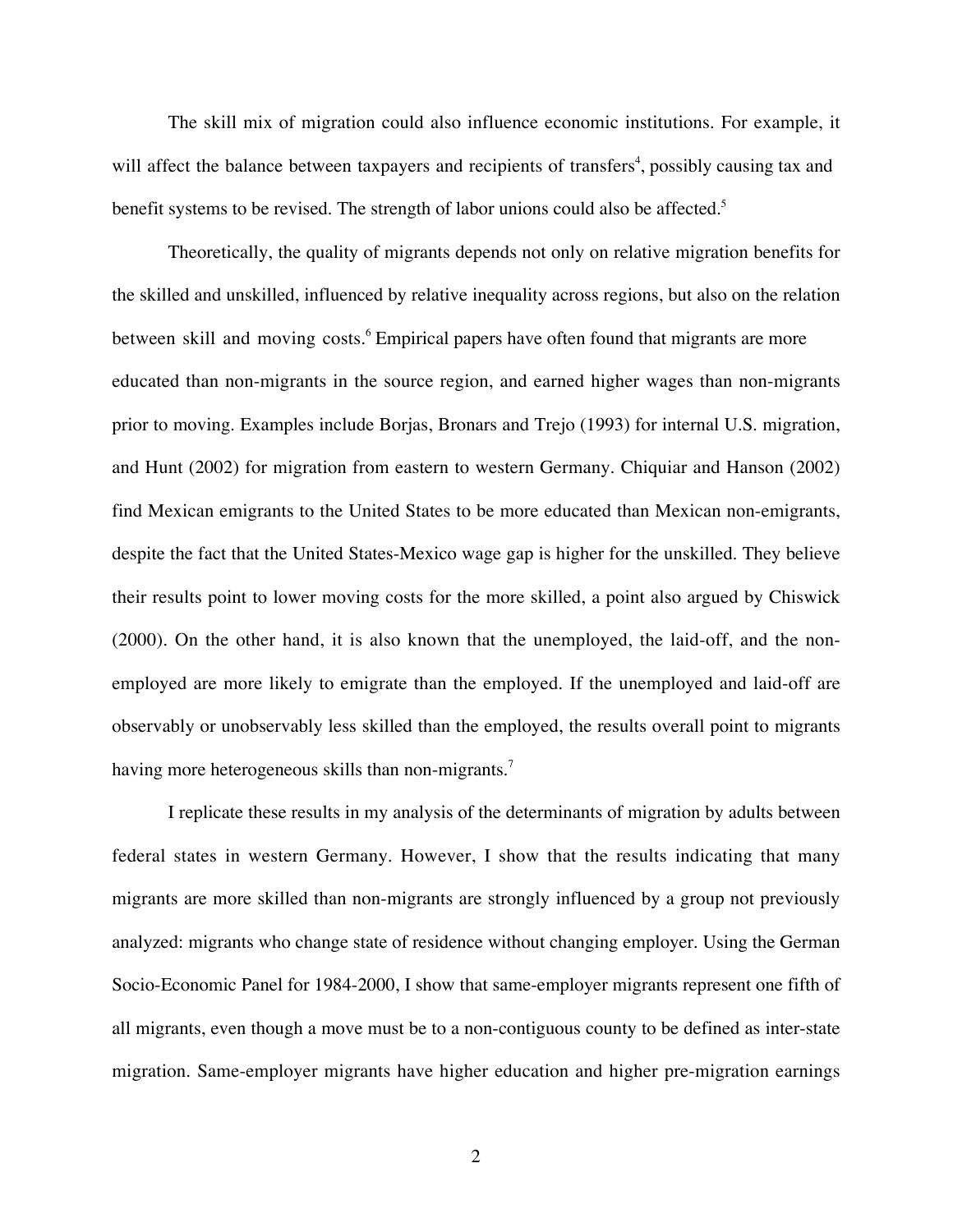than non-migrants. By definition, these migrants were employed before moving, and are therefore clearly more skilled than non-migrants, conditional on age. By contrast, although other migrants have higher education than non-migrants, they do not have significantly higher premove wages. Furthermore, they have in their ranks disproportionate numbers of the nonemployed, unemployed and recently laid off. It therefore seems inappropriate to characterize them as more skilled than non-migrants.

The results for same-employer migrants indicate that skilled workers have a low-cost migration avenue that has not been considered in the previous literature. Same-employer migrants may significantly raise the average skills of migrants in more situations than the one examined here, including migration between rich countries, such as the United States and Canada, or the United States and Germany. They are likely to be less prevalent among migrants from poor to rich countries, however, which might appear to suggest that such migrants could be have skills similar to or worse than those in the source.

Distinguishing between return migrants and "new" migrants, as well as between short and long-distance moves is informative in this regard. Among migrants who are not sameemployer migrants, "new" migrants moving to a non-contiguous state could arguably be characterized as more skilled than non-migrants, conditional on age, while this characterization seems inappropriate for return migrants and "new" migrants moving to a contiguous state. Conditional on education, the last group of migrants is less skilled than stayers. The higher skills of long-distance migrants compared to short-distance migrants confirms the theoretical prediction that migrants will be more skilled when moving costs are high. It is consistent with Schwartz's (1973) finding for white males, and with the finding of Hunt (2002) that commuters are not more skilled than stayers. The result suggests that migrants from poor countries to distant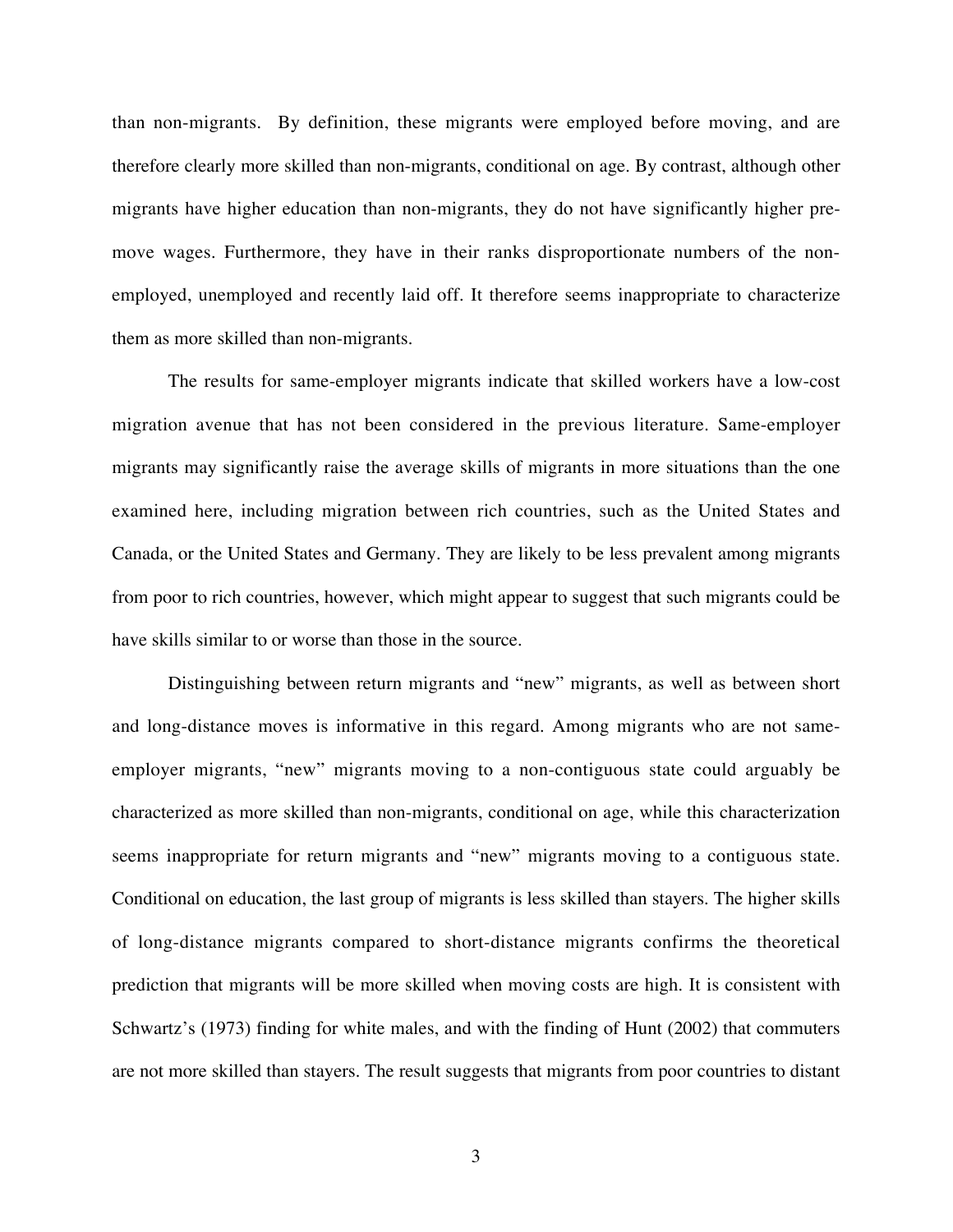rich countries could be skilled by source country standards. Conversely, migrants from poor countries to neighboring rich countries and especially commuters need not be relatively skilled, which may go some way towards explaining the Yashiv (2004) finding of low skills among Palestinians in Israel.

Return migrants who are not same-employer migrants are a heterogeneous group of failures and successes. Laid-off males are very likely to undertake return migration, and return migration accounts for 40% of the positive influence of layoffs on overall migration. This is consistent with the theory of Borjas and Bratsberg (1996), that some return migrants are marginal migrants whose experience in the destination was worse than expected.<sup>8</sup> On the other hand, I find that young people with high earnings are also likely to return home. This group has likely undertaken migration as part of a lifecycle plan to raise earnings at home and consume at home, as postulated by Borjas and Bratsberg (1996) and Dustmann (2001,2003).<sup>9</sup>

Finally, I note the link between repeat and return migration. At least 32% of all migrants in my sample have moved previously, but more than two-thirds of repeat migrants are returning to a state in which they have previously lived.<sup>10</sup> I show that two-thirds of the positive effect on migration of previous migration comes through its influence on return moves. The effect of previous migration is often attributed to an unobserved propensity to move, and to the lower opportunity cost of moving if the person in question has less location-specific capital to lose than someone who has never moved. My results show the importance of possible return migration as a variant of the latter explanation: a location with previously established capital is available.<sup>11</sup>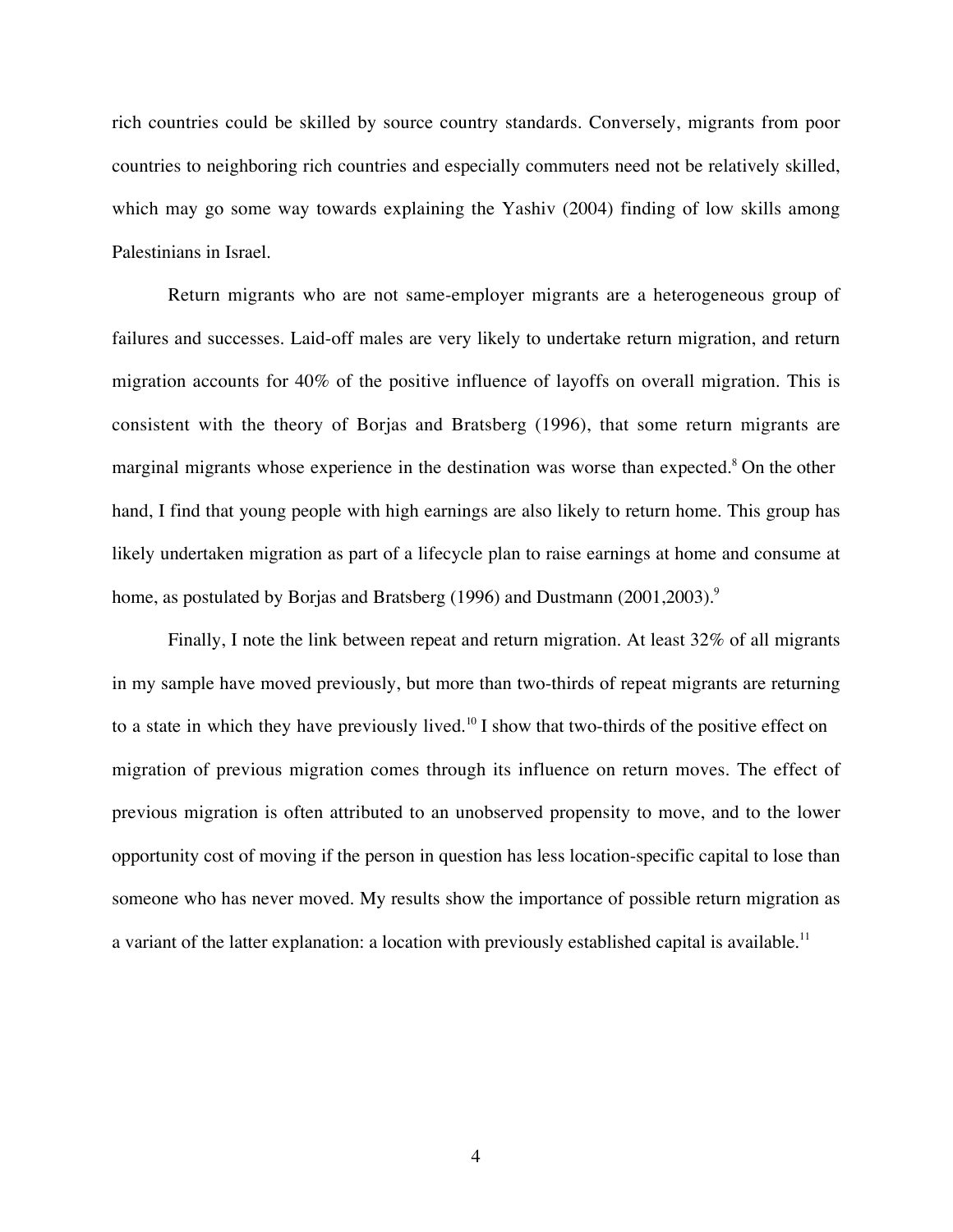### **Theory**

Chiswick (2000) contains a simple exposition of the human capital investment model of migration, whose origins are in Sjaastad (1962). An individual computes the gross benefit to migration, based on the wage difference in the source and the destination, and compares it with the cost of migration, which could include both foregone earnings and direct costs, such as transport and psychic costs. In the simplest version of the model, the return to skill is the same in the source and destination. If direct costs are equal for all potential migrants, migrants will tend to be those who are better paid, and therefore more skilled, since the return to migration will be higher for such individuals, all else equal. The higher the direct cost, the more positively selfselected the migrants will be. Hence, migrants who move a long distance will be more positively self-selected than migrants who move a short distance. If all moving costs are proportional to the wage, migrants will be similar to non-migrants.

Chiswick's model also shows simply the result developed in Borjas (1987), based on the Roy model, that relative returns to skills (inequality) in the source and destination are important.<sup>12</sup> If the return to skill is higher in the destination, this factor alone implies a higher return to migration for the more skilled, and hence more positively self-selected migrants: for a given difference in mean country wages, the skilled have a larger potential wage gain from migration. If the return to skill is lower in the destination, this will tend to offset, and possibly even reverse, the positive self-selection of migrants.<sup>13</sup>

In this paper I discuss the self-selection of immigrants as viewed from the source: I consider a migrant to be positively self-selected if he or she is more skilled than non-migrants in the source region, as measured by personal and labor market characteristics, and the wage. Borjas (1987) shows, however, that it is possible for a destination to attract a migrant whose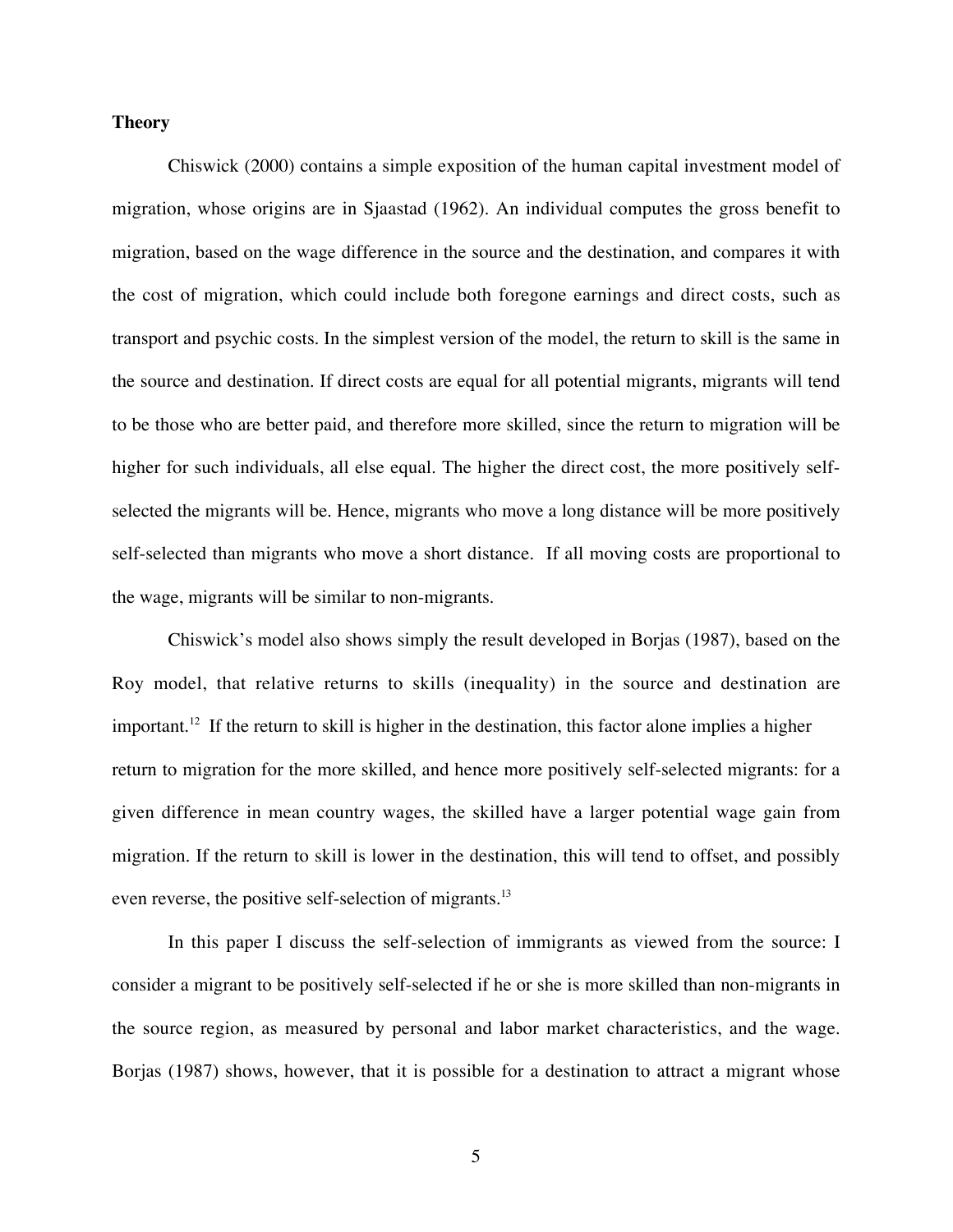skills were below average in the source, yet are above average in the destination ("refugee sorting"). The converse is not possible: migrants whose skills were above average in the source will have above-average skills in the destination.

The question of same-employer migrants has not been considered previously. A firm might request an individual to transfer, or might solicit applications for transfers in particular occupations, or might entertain a request instigated by an individual. In these cases, a firm will most commonly want to transfer workers with skills not available locally at the destination site, which implies transferred workers will be skilled, particularly with regard to firm-specific skills. Alternatively, workers may be transferred for training at another site. Firm-specific skill facilitates intra-firm mobility, contrary to the standard inter-firm case.

Many large firms have internal job markets which allow employees to be well informed about opportunities at other sites. Another site may prefer an applicant already working at the firm, as that applicant has presumably been successfully screened according to the firm's standards. Such transferred workers need not necessarily have scarce observable skills, but are likely to have good unobservable skills.

Typically, firms with multiple sites are large firms, and workers at large firms are paid more than observably equivalent workers at smaller firms. We would therefore expect transferred workers to earn more than others because of their high human capital, and possibly also because of rents associated with large firms.

Migration with the same employer is a low cost and low risk move: information on vacancies is easily available, the conditions of the new job are likely to be known and similar to the old job, skills in the old job are likely to be fully rewarded in the new job and moving costs may even be paid.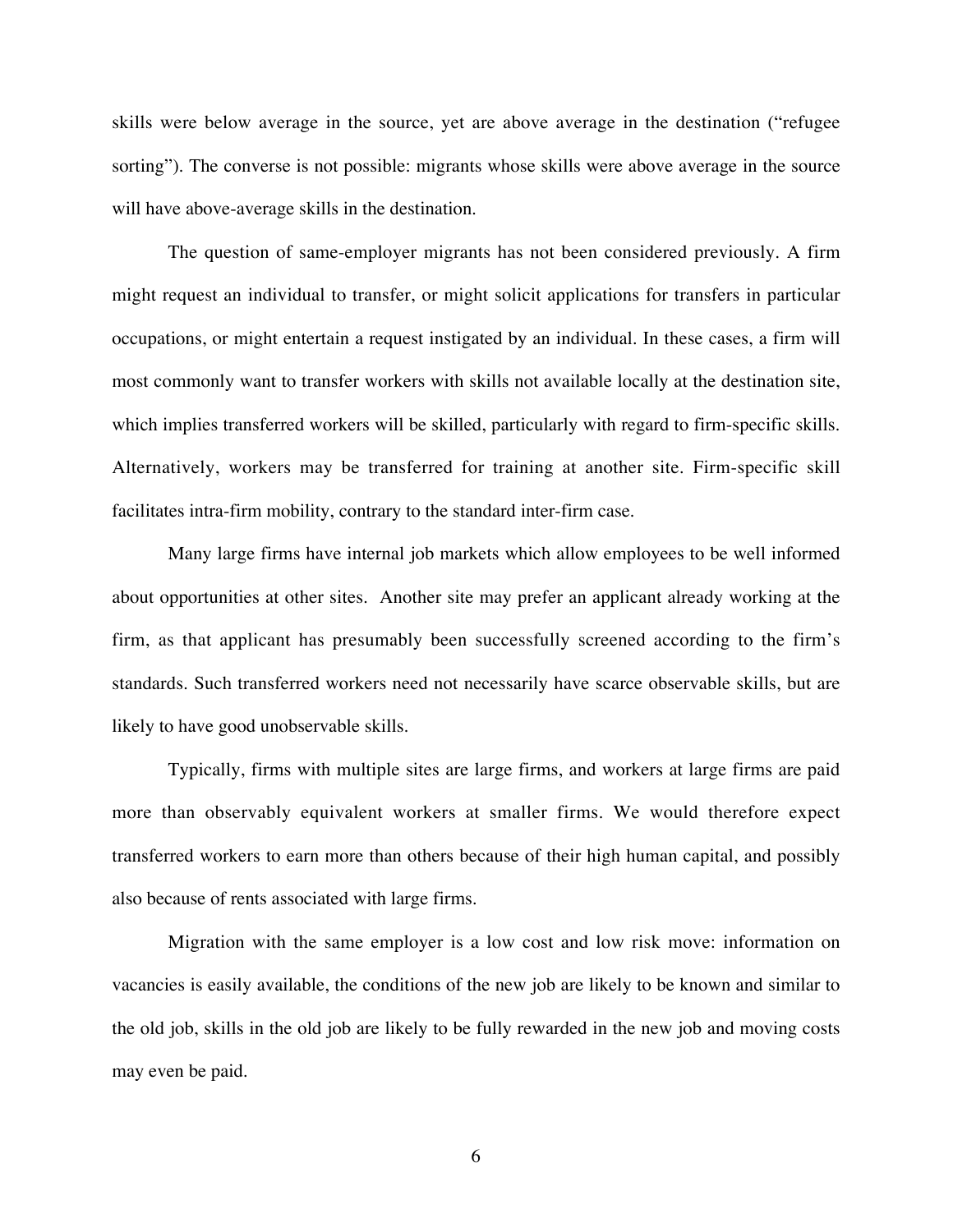#### **Data**

The sample from the German Socio-Economic Panel (GSOEP) includes both workers and non-workers, aged 18-65, and spans the years 1984-2000.<sup>14</sup> I focus on inter-state residential moves of residents of western Germany, since east-to-west moves may have somewhat different determinants.<sup>15</sup> I consider people under 25 moving with parents under sixty, and people moving to an adjacent county across the state border or within a metropolitan area to be non-migrants ("stayers"). Most people who change state but continue to commute daily to the same workplace will be classified as stayers. However, some may move their principal residence while commuting to the old workplace on a weekly basis. Although I have taken pains to identify false moves, I have made no attempt to identify false stays: people who move long distances without changing states.<sup>16</sup> People moving abroad are recorded as missing observations. The survey will underestimate migration, since movers are generally disproportionately lost by surveys.

In each survey, respondents are asked explicitly whether they had changed job since the beginning of the previous calendar year. If they answer yes, they are asked the nature of the change; a possible answer is a within-firm job-change. I call same-employer migrants those migrants who either said they did not have a job change, or said they had a within-firm change. Many workers genuinely changing workplace may answer that they have no job change, either if their new job is identical to the old, or if they are on a temporary training assignment.

It is likely that some number of respondents classified as same-employer migrants do not in fact change workplace. If these people should properly be classified as stayers, they will bias the same-employer migrant group towards the characteristics of stayers. However, the possibility that people who move a long way for housing or spousal reasons without changing job constitute a distinct group cannot be excluded. It is also possible that some respondents interpret the

7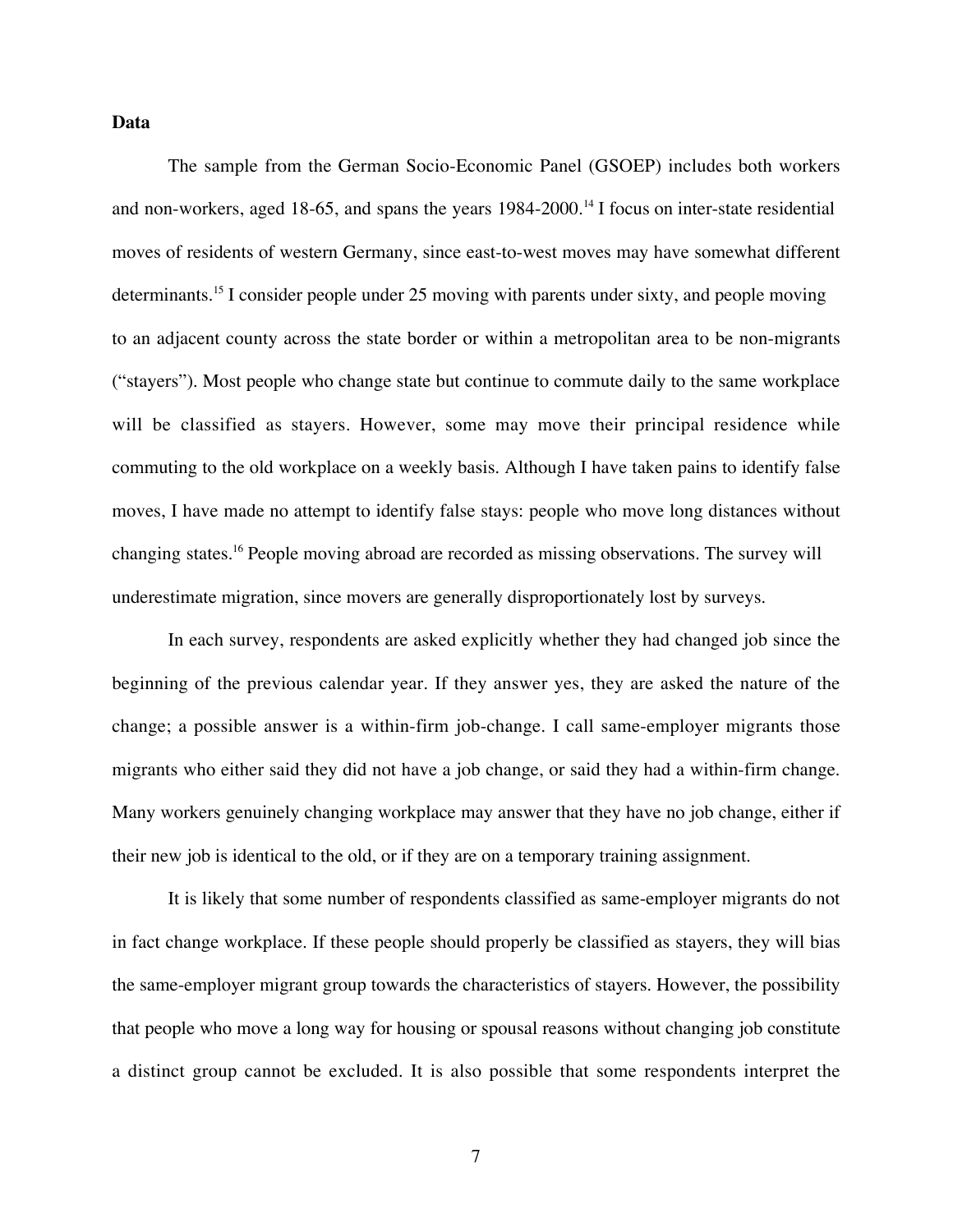question about a change in job as referring to an occupation. Teachers, for example, whose occupation is slightly overrepresented among same-employer migrants compared to stayers, change employer when they teach in a different state, but may not consider that they have changed jobs. If this is common, the same-employer migrants should be viewed as constituting not only workers transferred by their firm, but also workers who can find jobs in other states so similar to their old job that they do not consider the change to be a job change.

### **Model**

I begin by estimating probits for the probability that a respondent *i* changes state of residence *r* between interviews at *t* and  $t+1$ ,  $P(move_{t,t+1})$ , as a function of characteristics before the move,  $X_{irt}$ , whether the respondent was laid off between the interviews, *Laid-off*<sub>irt,t+1</sub>, whether the respondent had migrated in the previous decade,  $Move_{irt}$ , and whether the respondent had completed an educational qualification between the interviews,  $Edu_{irt,t+1}$ :

$$
P(Moveirt,t+1) = Xirtβ1 + β2Laid-offirt,t+1 + β3Moveirt - 4 β4Eduirt,t+1 + δr + γt + εirt.
$$

I also control for year dummies  $\gamma_t$  and state dummies  $\delta_r$ . I report marginal effects, and t-statistics adjusted to reflect repeated observations on individuals. I include information on the acquisition of an educational qualification, since many people move after completing a qualification, either to continue their education or take a job. $17$ 

I subsequently estimate multinomial logits based on this specification. I first divide migrants into three mutually exclusive groups: same-employer migrants, return migrants (who were not same-employer migrants), and others. I then divide the "others" group into those who moved to a neighboring state, and those who moved farther. This gives me four groups of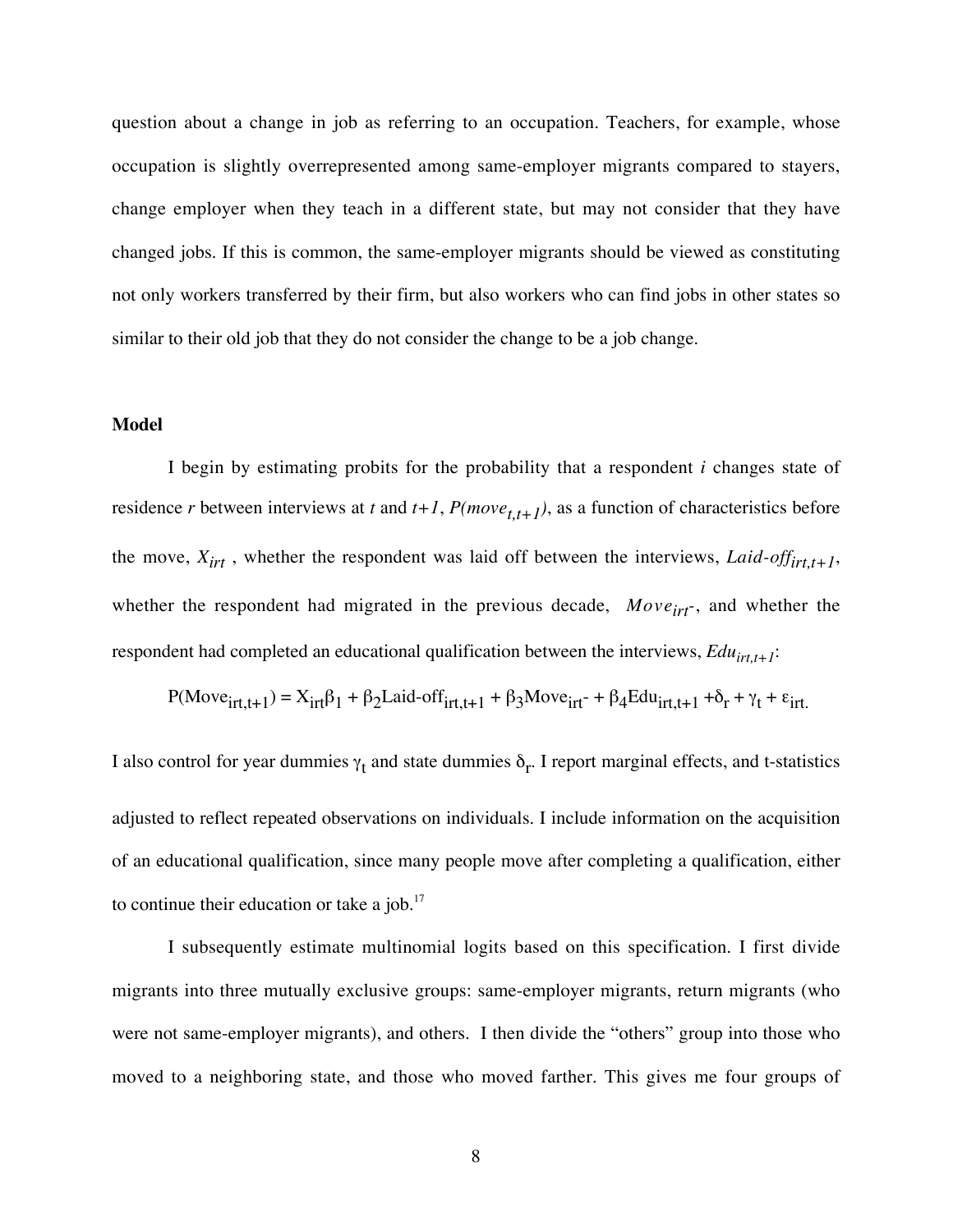migrants and the group of stayers as categories for the multinomial logit. I report odds ratios (exponentiated coefficients) and t-statistics adjusted to reflect repeated observations on individuals.

Same-employer migrants had been working in year *t*, were not laid off between interviews, and with one exception did not report being unemployed (in addition to employed) in year *t*. Therefore, the coefficients on these variables for same-employment migration are constrained to be zero (with an odds ratio of one). When the sample is split by age or sex, the small number with an increase in education requires this coefficient too to be set to zero for same-employer migration. Since there cannot be any return migrants in the first year, the coefficient on the 1984 year dummy is constrained to be zero for return migration.

#### **Descriptive Statistics**

Column 1 of Table 1 shows that the migration rate is  $0.67\%$  per year.<sup>18</sup> The subsequent columns indicate that the migration rate is twice as high among those under thirty compared to those aged 30-49 (columns 2 and 3), and more than twice as high among those laid off as those not laid off (columns 6 and 7). Men and women have similar migration rates (columns 4 and 5).

In Table 2 I distinguish between same-employer migrants to a new state, and sameemployer return migrants, who represent 18% and 5% of moves respectively (column 1).<sup>19</sup> Other return migrants represent 17% of migrants, 31% of migrants moved to a "new" neighboring state, and 29% moved to a "new" non-contiguous state. A majority of same-employer moves are for people aged 30-49, for whom they represent in total 31% of moves (column 3), consistent with the notion that these are transferred workers who have accumulated firm-specific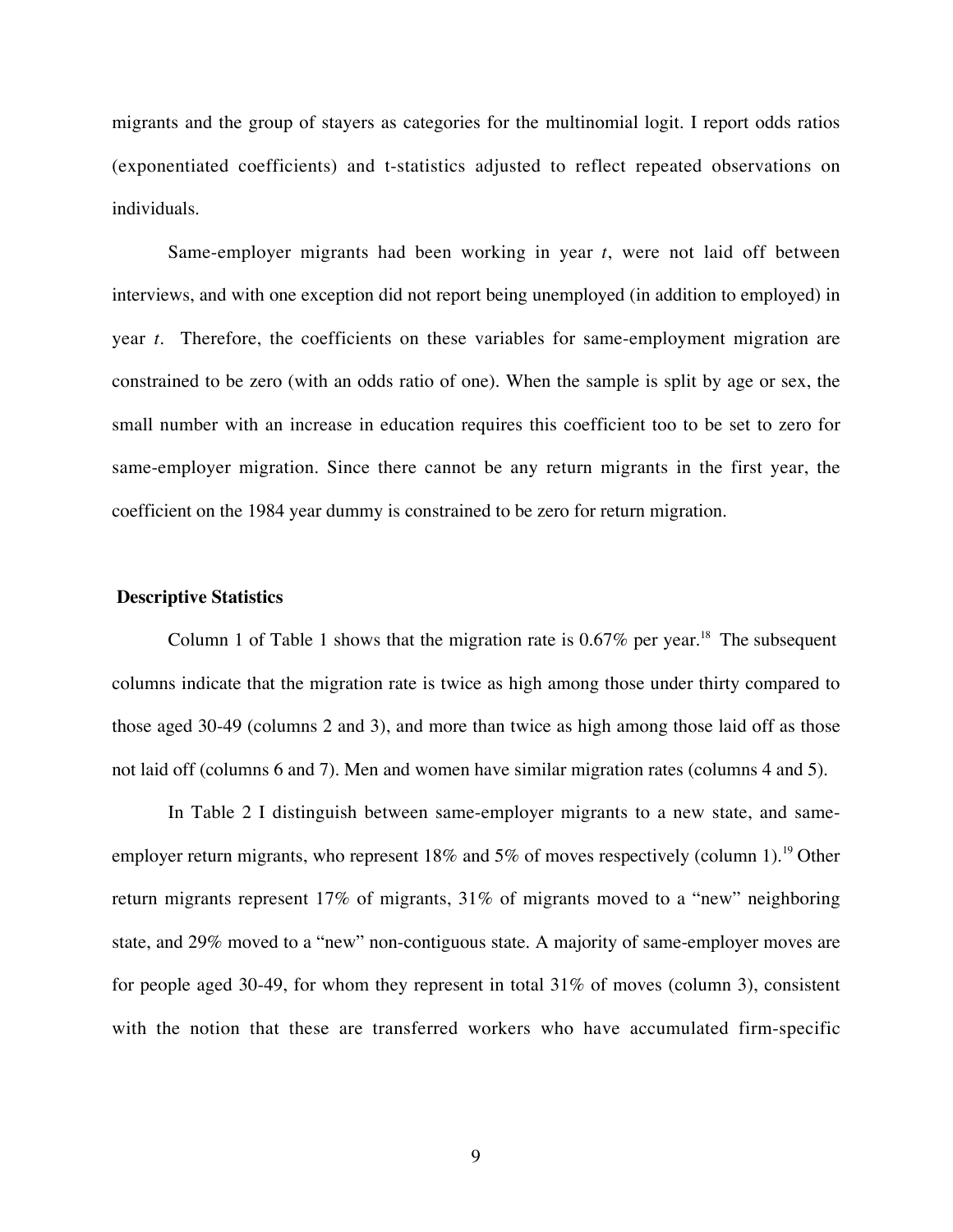knowledge. Most of these moves are made by men, for whom they represent 32% of moves, rather than women, for whom they represent only 15% of moves (columns 4 and 5).

Table 3 shows the means of the main variables of interest by migrant status, again distinguishing between the two types of same-employer move. The most striking statistic of the table is the share of migrants who had completed tertiary education (university or technical higher education - Fachhochschule). While only 9% of stayers had completed tertiary education (column 1), 28% of movers had done so (column 2), while 34% of same-employer movers to a new state and 49% of return same-employer movers (columns 6 and 7) had done so. Sameemployer migrants are slightly older than other migrants, and with long-distance movers have the highest pre-move wages (25-28 German marks (DM) per hour, compared to 20 for stayers). Individuals laid off between interviews are overrepresented among movers, particularly among return movers (column 5), where they represent 10% of the group. I shall assume that they were laid off before moving. 32% of migrants (column 2) compared to only 3% of non-migrants (column 1) had moved in the previous ten years, but among non-return migrants, this share is never higher than 15%. A calculation not shown indicates that more than two-thirds of previous movers are return movers. Means of other variables used in the regressions are shown in the Appendix Table.

The two groups of same-employer migrants have similar characteristics, and in multinomial logit analysis the hypothesis that their coefficients were the same could not be rejected. I therefore pool these two groups in the multinomial results reported below.

As expected, same-employer migrants work disproportionately in large firms: 42% work in firms of over 2000 employees, compared to 27% of working stayers, and 17-24% for workers in other migrant groups. The most common and most over-represented occupation for female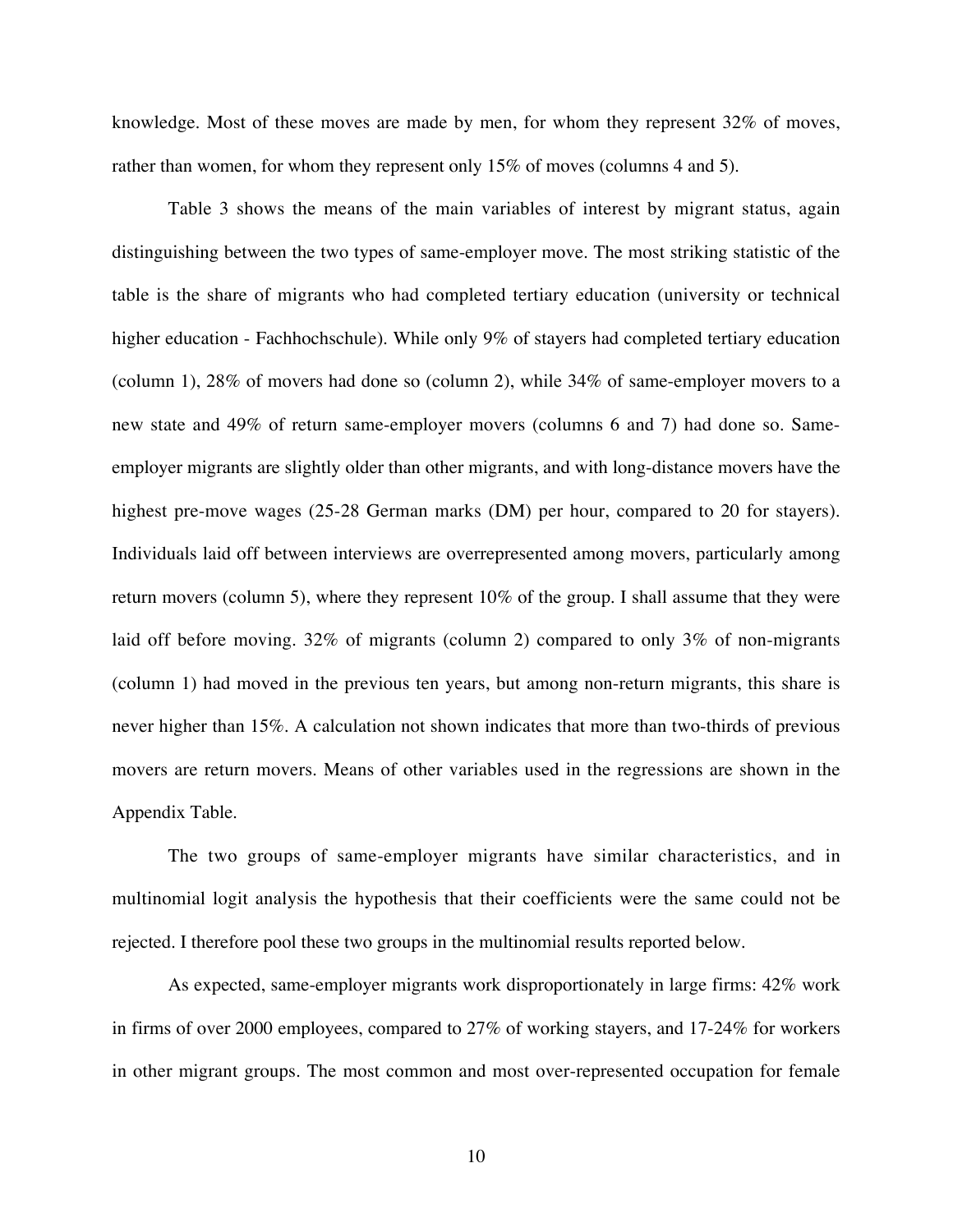same-employer migrants is "accountants, cashiers and related", who are 16% of same-employer migrants compared to 9% in the general female workforce. For male same-employer migrants the most common and most over-represented occupation is "architects and engineers", who are 18% of the same-employer migrants compared to 4% in the general male workforce.

### **Results**

#### *Probits*

The columns of Table 4 represent a series of probits for the probability of migration, with some variations in the definition of migration. All specifications include controls for sex, marital status, the presence of a child eleven or younger, the interaction of marital status and child with sex, and dummies for foreign nationality, age, year and state, in addition to those shown in the table. The first five columns use the migration definition described in the data section. In column 1 I add education dummies to the basic set of controls. The omitted category is apprenticeship, the most common category. The dummy for the unskilled "general education" category has an insignificant negative coefficient. However, individuals with vocational training, which typically follows an apprenticeship, or civil service training, are a significant 0.15% more likely to migrate, while those with tertiary education are 1.2% (1.2 percentage points) more likely to migrate, compared to a mean of only 0.7%. These results suggest that migrants are more skilled than non-migrants. Those that acquired an educational qualification in the current year were 0.28% more likely to migrate.

In column 2, rather than using education as a proxy for skill, I use the wage in the initial year. This is naturally only valid for those who are working. For the employed, the wage may be the best measure of skills, since it should reflect both observed characteristics and unobserved characteristics such as motivation or firm-specific human capital. Those who are not working are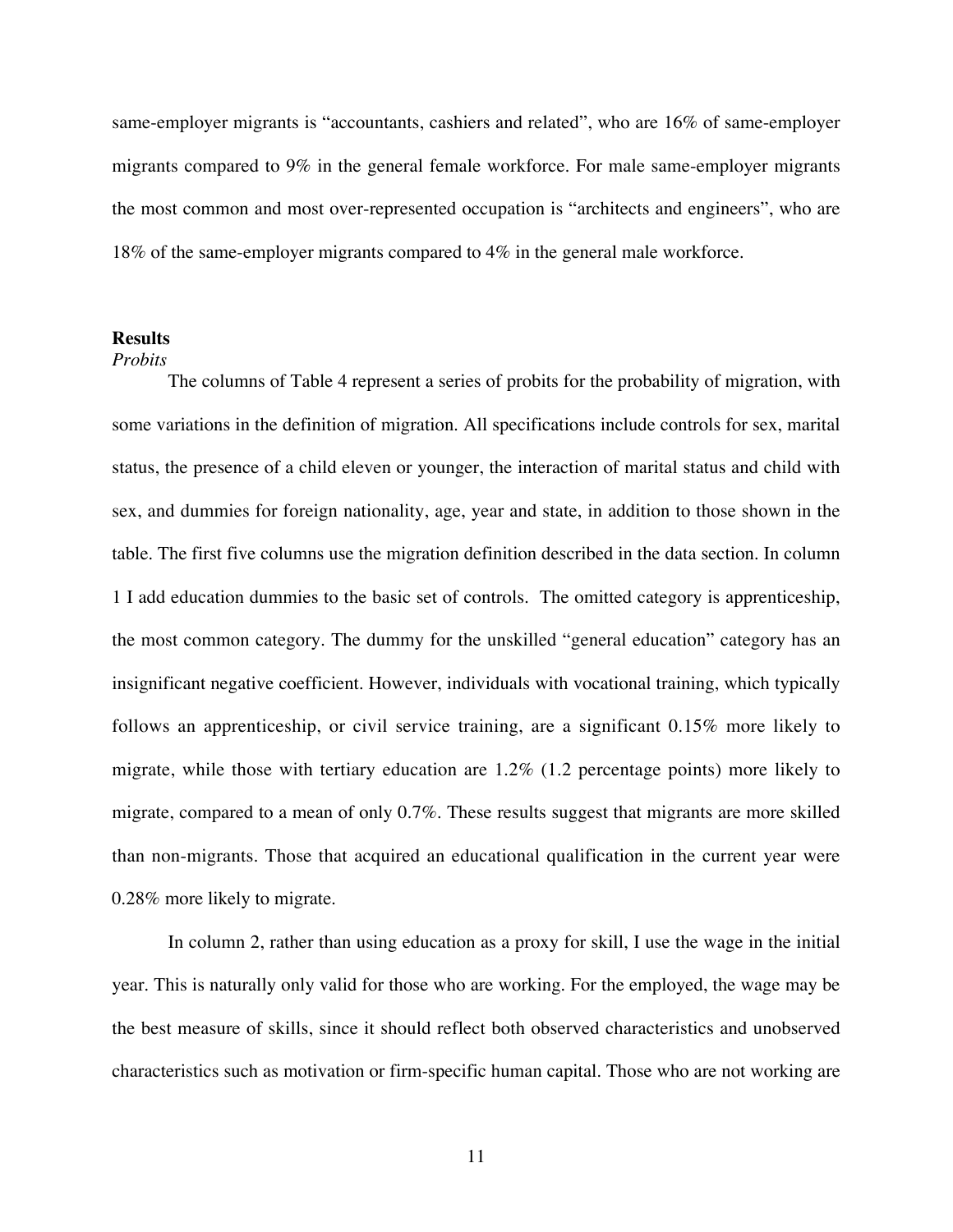0.28% more likely to move than those who are working, while amongst those who are working, those with a higher wage are more likely to migrate, indicating that the more skilled workers migrate. The mean hourly wage in the sample, as well as the mean wage of those with apprenticeship education, is DM20 (standard deviation 23), while for tertiary graduates it is DM31. The coefficient of 0.0166 indicates that were the hourly wage to rise by 31-20=11 DM per hour, the probability of migration would rise by 0.18%, only 15% of the magnitude of the university effect in column 1.

In column 3 I use labor force status only as a proxy for skill (although the labor force coefficients do not prove very sensitive to the presence of other skill covariates). Similarly to column 2, those not working are 0.27% more likely to migrate than the employed. Those registered as unemployed at the time of the initial interview are 0.16% more likely to migrate than others who were not working, meaning they are 0.27+0.16=0.43% more likely to move than the employed, about half the mean migration rate. Those laid off between interviews (who would typically have been employed at the time of the initial interview), are 0.51% more likely to emigrate, about half the size of the university effect.

In column 4 I include education, labor force status and wage, as well as an indicator for working part-time (whose coefficient is insignificant). The main change when the skill indicators are entered simultaneously is that the coefficient on the wage falls to two-thirds of its column 2 level. In column 5 I add the covariate indicating whether the individual had moved in the previous ten years. This is very significant: a previous move raises the probability of a subsequent move by 2.4%, the largest effect identified. The only other coefficient to change appreciably when this covariate is added is the coefficient on university, which falls to two thirds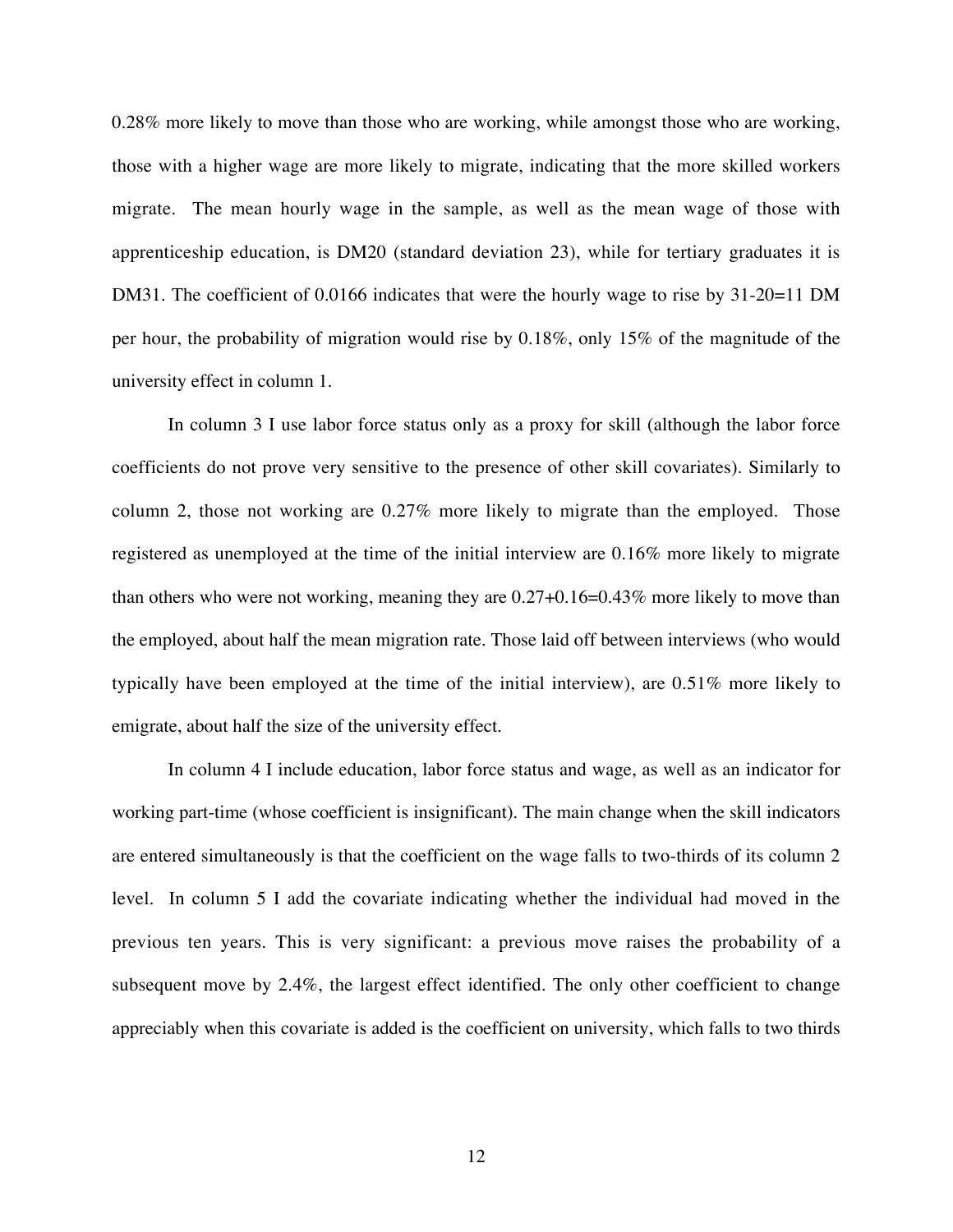of its column 4 level: part of the reason that the university-educated are more likely to move is that they are more likely to have moved in the past.

In columns 6-7 I recode the moves of same-employer migrants to be stays, to assess the influence of this group on the results. I present results from the specifications corresponding to columns 2 and 5. Removing the same-employer migrants in column 6 causes the coefficient on the wage to fall to 40% of its previous size (in column 2), and increases the standard error. The coefficient is thus not close to significant. If the wage is used as a summary measure of the skill of employed potential migrants, therefore, migrants who are not same-employer migrants are not positively self-selected.

In column 7 I repeat the specification with all covariates including previous move. The coefficient on the wage is here 28% of its column 5 counterpart and insignificant, and the coefficient on university falls to almost half its column 5 level. The coefficient on vocational training also falls, while the coefficients on not working and being laid off rise (since migrants who by definition were employed and not laid off have been removed). This reinforces the impression that migrants who are not same-employer migrants are not more skilled than nonmigrants. The coefficient on a previous move falls somewhat in column 7 compared to column 5, suggesting that some of its effect comes from identifying people likely to be mobile sameemployer movers.

In column 8, compared to the standard migration definition, I recode moves of those returning to a state they have lived in the previous decade, including same-employer return movers, to be stays. I present the specification corresponding to column 5. The coefficient which changes the most when returners are recoded is that on a previous move: it falls to an effect of 0.72%, only 30% as large as the column 5 effect. Thus, most of the effect of a previous move

13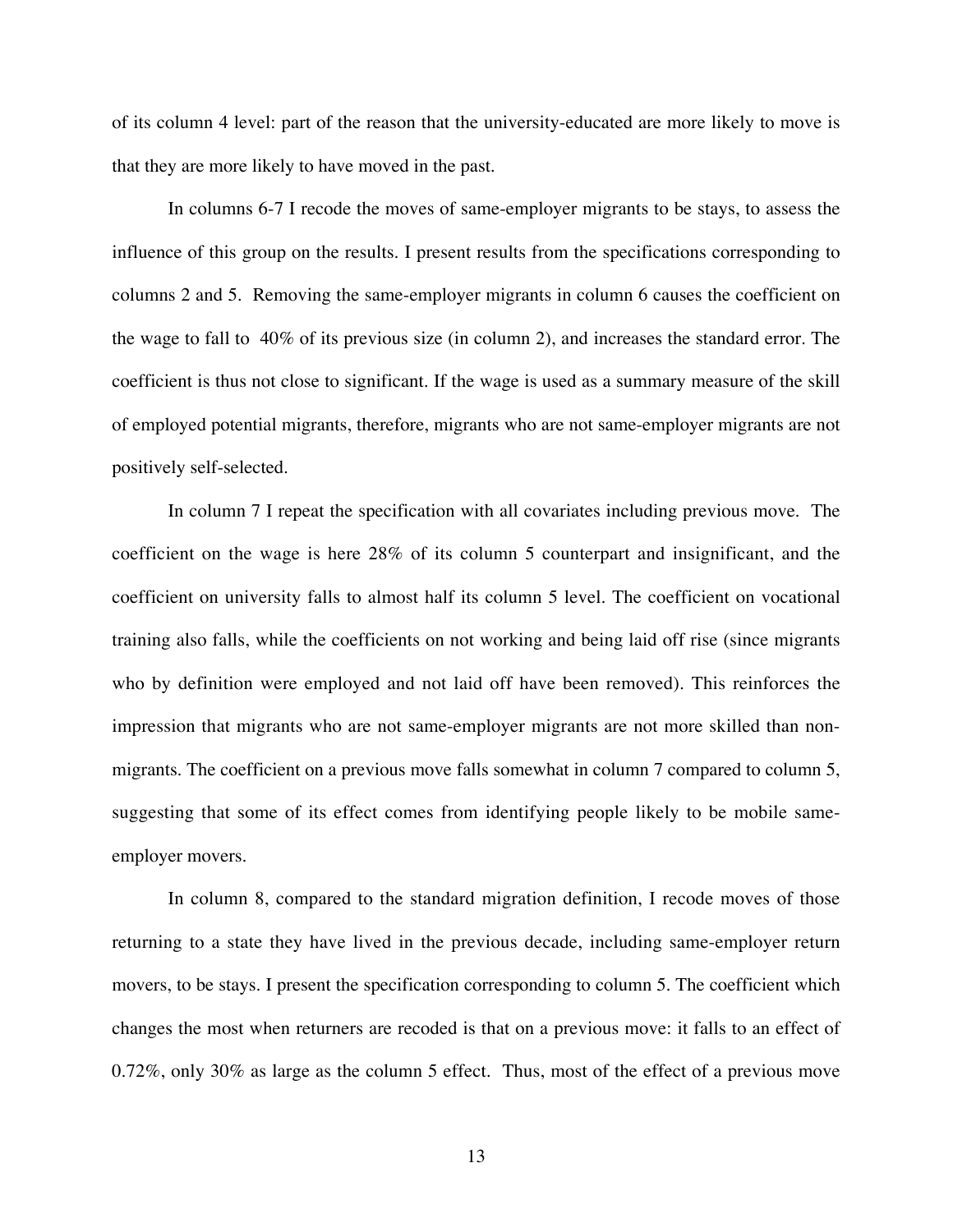works through the fact that previous movers are at risk to return home. Nevertheless, the remaining effect is still quantitatively important, and with university education the strongest predictor of migration.<sup>20</sup> There is also a large decrease in the coefficient on a layoff: it falls from 0.45% in column 5 to 0.24% in column 8, indicating that layoffs have a strong influence on return migration. The coefficient on not working falls when returns are coded as stays.

#### *Multinomial Logits*

In Table 5 I present the results of the multinomial equivalents of columns 2 and 5 in Table 4. The reference category is non-migration. In columns 1-4 I focus on the wage as a summary of skill. As expected based on the results of the probits, same-employer migrants have significantly higher pre-move wages than stayers: the coefficient indicates that a one DM increase in the hourly wage would increase the relative migration probability by 0.5%, and hence a DM11 increase would increase the migration probability by 5.5%. Long-distance migrants are similarly positively and statistically significantly self-selected. Return migrants have an imprecisely estimated coefficient of zero, while migrants to a neighboring state appear to have lower wages than stayers, but the coefficient is not statistically significant. Compared to the employed, the non-employed have approximately double the relative probability of each type of migration.

In columns 5-8 I include all the skill measures. All migrants are positively self-selected on their education: having tertiary education approximately quadruples the probability of being in one of the migrant categories compared to being a non-migrant (the coefficients are not significantly different across columns). The wage coefficients generally remain unchanged, but the coefficient for short-distance moves falls sufficiently to become significantly negative:

14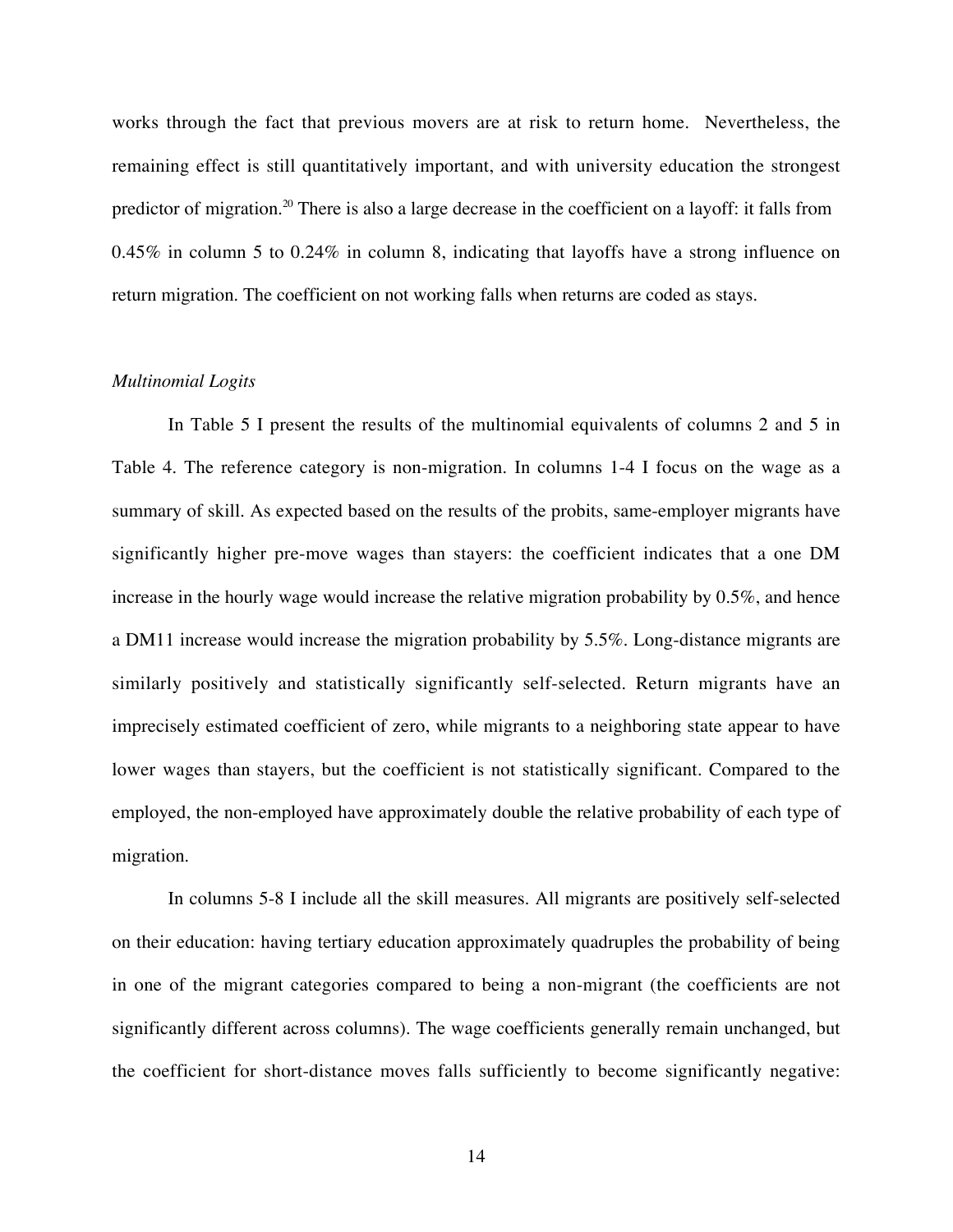conditional on education, the employed members of this group are negatively self-selected (column 5). This is the wage effect least dwarfed by the education effect: a DM1 rise in the wage reduces the relative probability of this type of migration by 3%, and a DM11 rise reduces the probability by 33%.

The weak effects of wages relative to education could indicate that the importance of education goes beyond its relation with labor market productivity. An alternative explanation, particularly for short-distant migration for which the wage is significantly negative conditional on education, is that some people migrate because they are underpaid in their current job. This in turn could be a manifestation of Borjas's "refugee sorting".<sup>21</sup>

As expected based on the probits, the magnitude of the layoff effect is greatest for the return migration category. The relative probability of return migration is multiplied by five for a person who is laid off (column 7), compared to a multiple of two for a short-distance move (column 5), and a multiple of three for a long-distance move (column 6). The effects are significantly different at the 10% level for return and short-distance migration.

Compared to other non-employed, the unemployed are significantly more likely to make a move to a neighboring state only. The total effect of being unemployed is the product of the odds ratios for non-employment and unemployment: compared to the employed, the unemployed are four times (2.22 x 1.76, column 5) more likely to move to a neighboring state than to stay, which is larger than the layoff effect of 2.19, though insignificantly so. The effect of a layoff and the total effect of unemployment are similar for long-distance moves (odds ratios of 3.7 and 3.1, column 6), but the layoff odds ratio is larger for return moves (5.0 vs 3.8 in column 7), though insignificantly so. It is possible that when workers who have the possibility of returning home are laid off, they return immediately without waiting to register for unemployment benefits.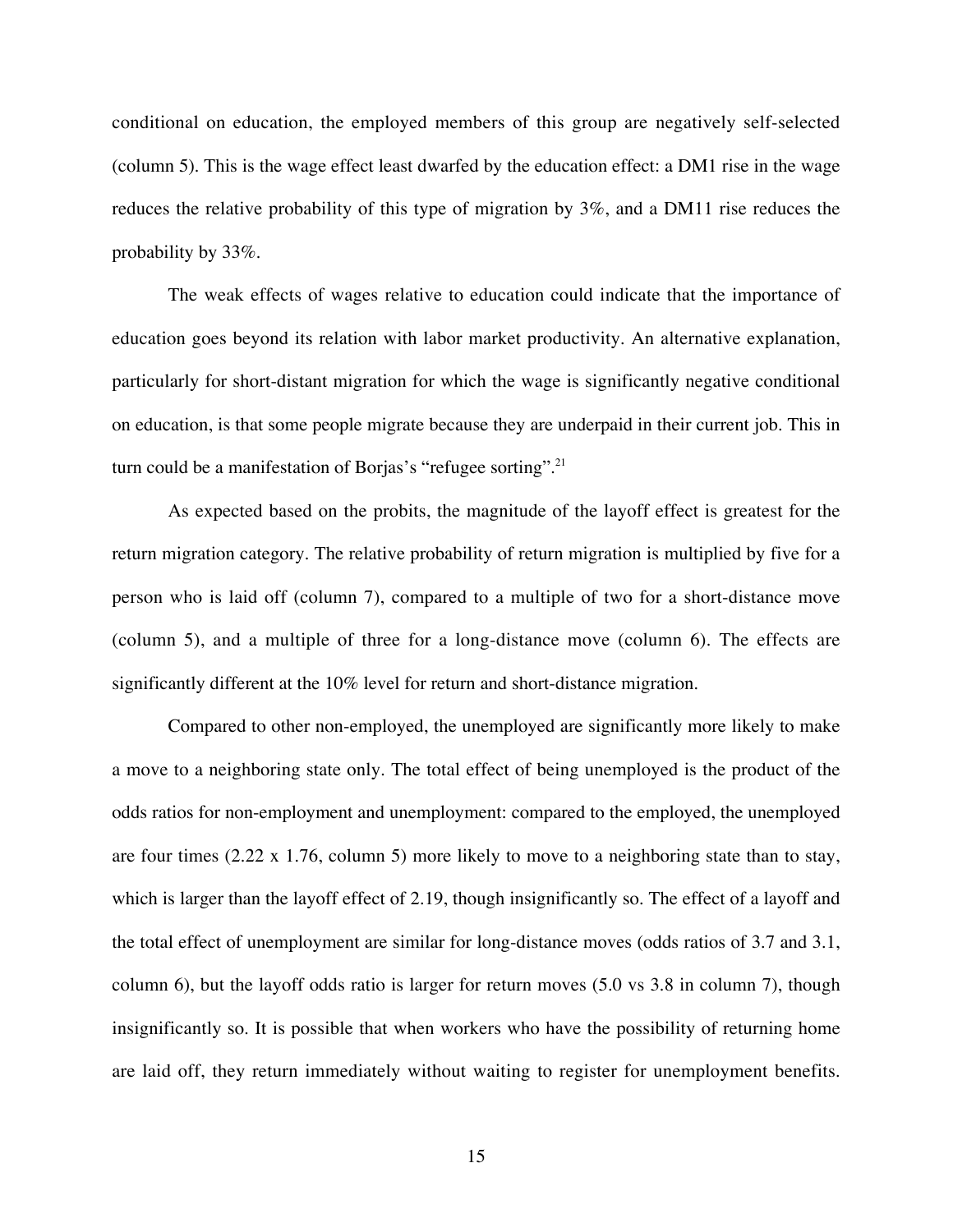Those who remain non-employed long enough to be picked up as such by the survey may have made their decision not to return.

Lest the distinctive characteristics of the same-employer migrants be influenced by the unmodelled fact that a respondent must be working for this migration to be an option, I have rerun the regression of columns 5-8 on a sample of people working in the initial year. The (unreported) coefficients on the common coefficients are similar, except that the new layoff coefficients are larger, particularly for return migration.

 Table 6 presents the multinomial logit specification of Table 5 columns 5-8 with the sample split by sex. For women, only same-employer migrants have relatively higher wages than stayers (column 8), whereas for men both long-distance movers and same-employer movers have higher wages than stayers (columns 2 and 4). These results suggest the possibility that women moving long distances who are not moving with the same employer are often tied movers.<sup>22</sup>

While for men the effect of a university education is strongest for same-employer moves (column 4, odds ratio of 5.89), for women the same-employer odds ratio of 2.4 is the smallest of the moving categories (column 8). The differences between the university coefficients across categories are not statistically significant for men or women, however.

Also of great interest in Table 6 is the result for men that those laid off are 11.5 times more likely than others to return home relative to staying (column 3). This coefficient is significantly larger than for the other migration categories. The result suggests that men who migrate and fail return home. No such pattern is seen for women, for whom the layoff effect operates exclusively through long-distance moves.

In Table 7 I present the same specifications for a sample split by age. I focus on young people (18-29) and prime-aged people (30-49). Coefficients vary by age for layoffs and the

16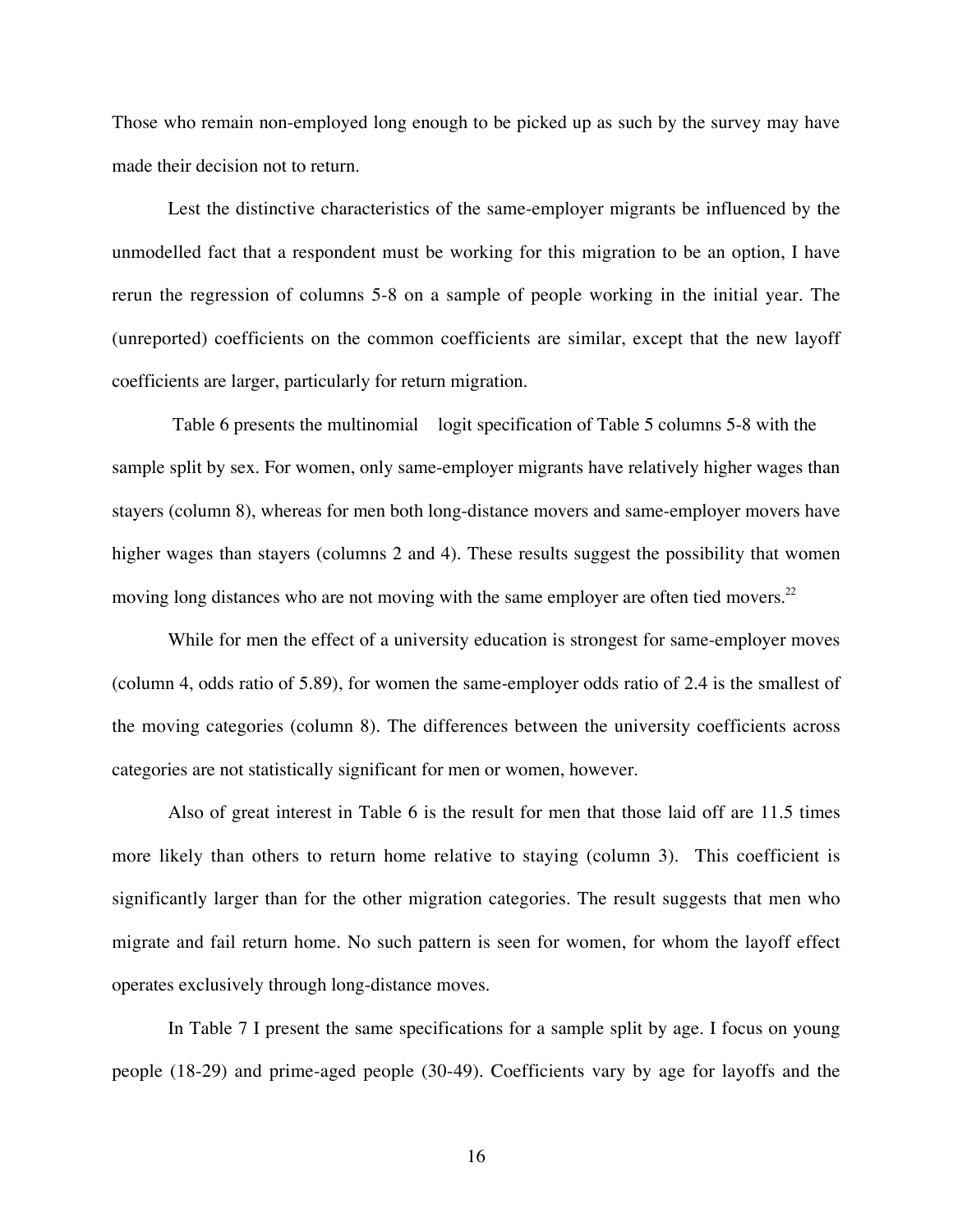wage. Layoffs push the young to return home (column 3 indicates that a layoff increases the relative probability of such a move by five times), while for other moves layoffs have an insignificant effect. Conversely, layoffs have an insignificant effect on return moves for the prime-aged (column 7), but large significant effects of 3.5-6 on other moves (columns 5 and 6). The association between same-employer moves and the wage does not differ much by age, but while long-distance migrants are positively self-selected on the wage among the prime-aged, it is rather return movers who are positively self-selected in the case of the young.

The stronger effect of layoffs on older people for non-return moves confirms the result of Hunt (2002) for east-to-west migration. However, for east-to-west migration, younger migrants were found to be more positively self-selected than older migrants based on the wage, which is not the case here. The wage may be a less good skill proxy for the young, who are in an investment phase, than for the old.

## **Conclusion**

Skilled migrants have a low-cost avenue for migration that has not previously been considered: transferring within their firm. This should contribute to the positive self-selection of migrants, particularly for internal migration, or migration between rich countries. I show that this avenue is quantitatively important for German internal migration, where a fifth of inter-state migrants move with the same employer. If the wage is used as a summary of skill, these migrants account for the overall positive characteristics of migrants compared to non-migrants.

Migrants who are not same-employer migrants cannot be considered generally more skilled than non-migrants. However, it is important to distinguish further between return and "new" migrants, and short and long-distance migrants. Return migrants are a heterogeneous

17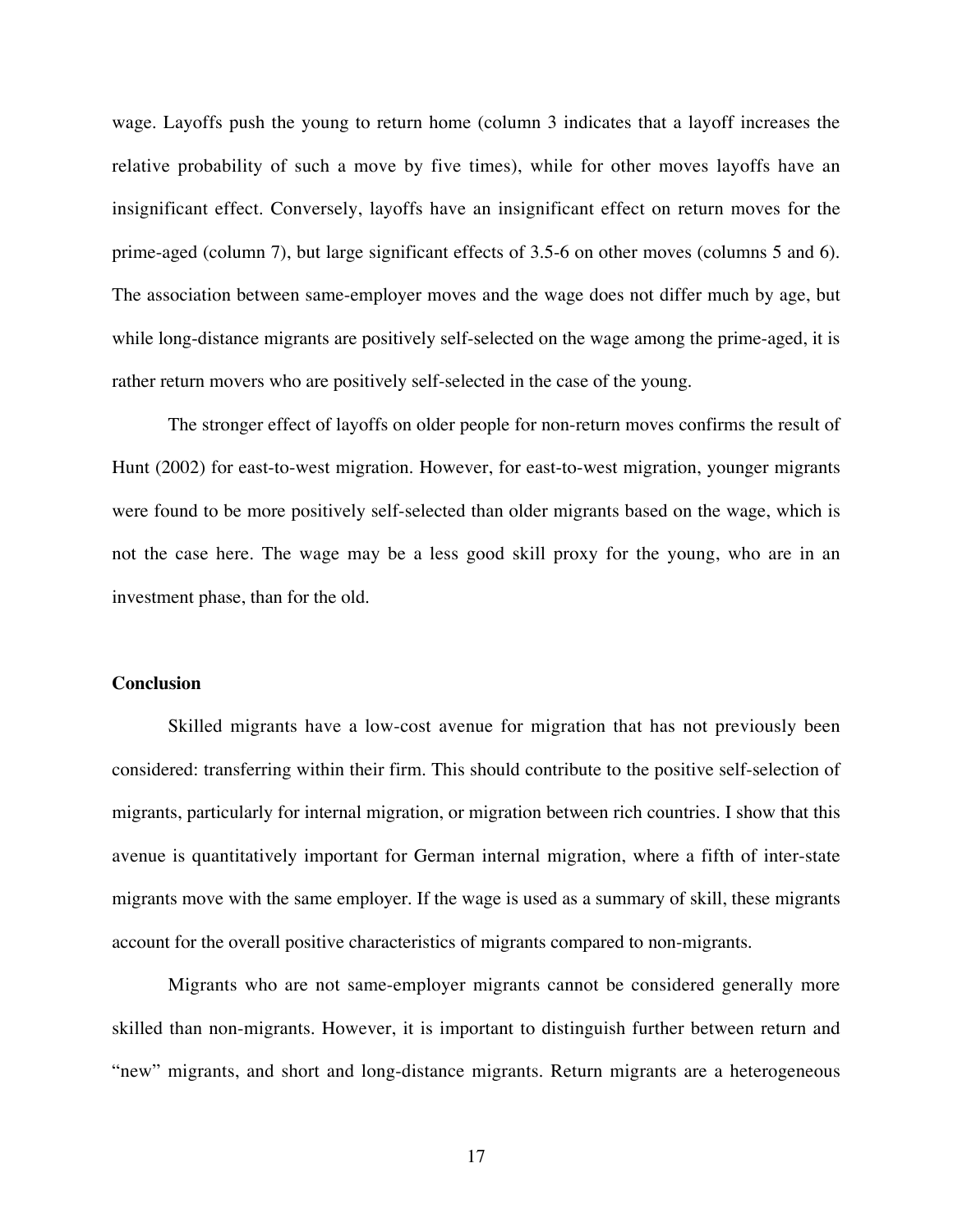group of failures and successes, in keeping with theory predicting that some return migrants had worse realized outcomes of their initial migration than they had expected, while some had always intended to return. Among "new" migrants, long-distance migrants are positively selfselected, while short-distance migrants are not. This confirms the theory predicting that higher moving costs increase the positive self-selection of migrants. The result suggests that migrants from poor countries to distant rich countries are likely to be positively self-selected, while migrants from poor countries to neighboring rich countries need not be.

Finally, I show that repeat migration is primarily accounted for by return migration. The strong predictive power of a previous move has often been interpreted as reflecting an unobserved propensity to move, or identifying people with low investment in their current location. My result indicates the importance of having a potential destination where previous investments have been made.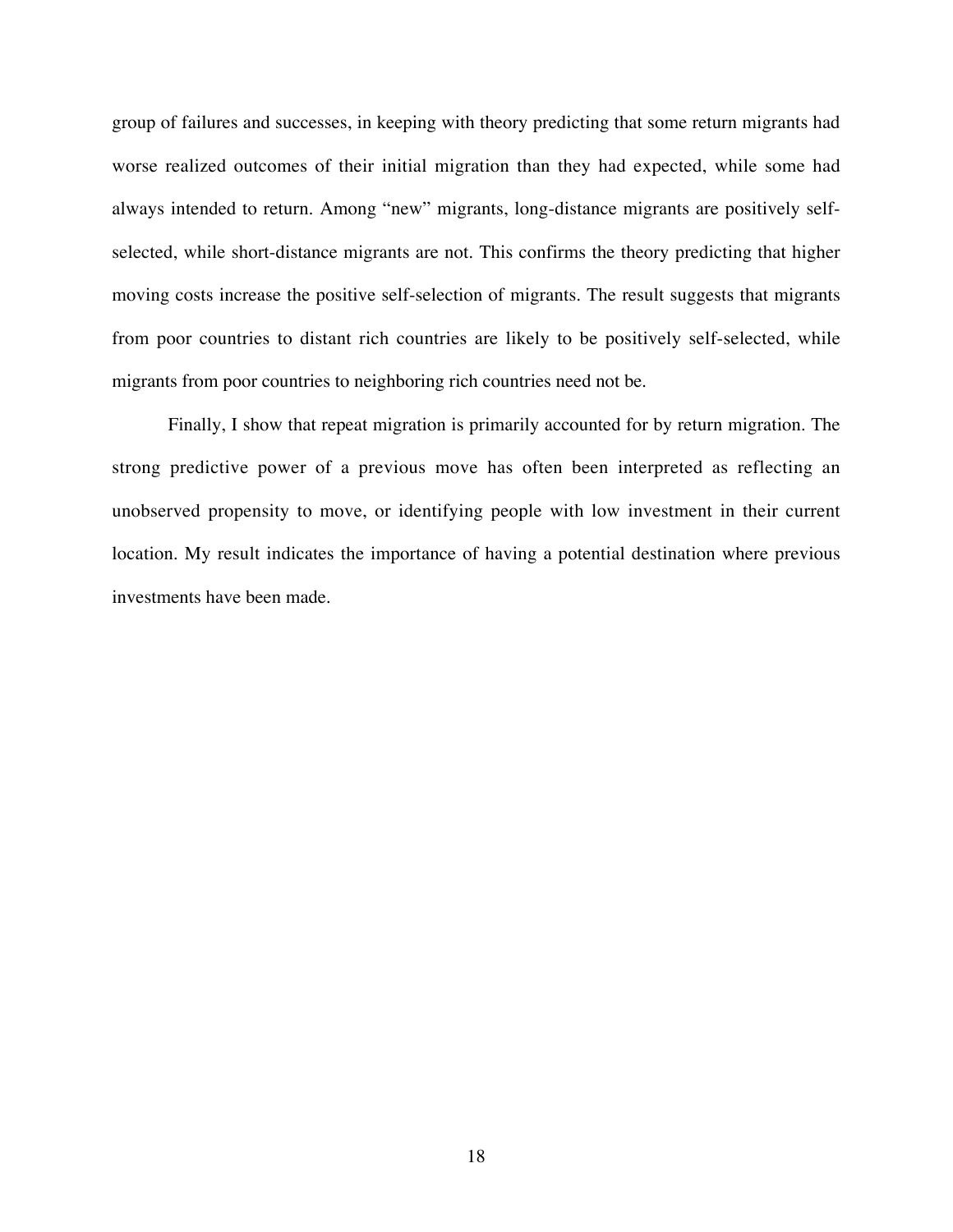#### **Data Appendix**

I use information about the interview dates and the dates that jobs started to establish whether a respondent had changed job between interviews. I use information on the reason a job ended to assess whether the change had been involuntary (which I term a layoff).

I construct a variable indicating whether the respondent has moved in the previous ten years (or since their entry to the survey, if less than ten years previously), and for migrants, I check whether they have lived in their destination state in the previous ten years (or since entry to the survey). These variables will be underestimated in the early part of the survey, meaning early return migrants will be misclassified, and the effect of a previous move will be biased downward. I compute these variables based on the periods in which I observe respondents in the sample, to avoid having missing values for those who temporarily left the sample.

 I construct an hourly wage rate from monthly labor earnings divided by 4.33 times usual weekly hours. Dropping observations with missing wages reduces the sample considerably, but does not change the overall migration rate. I do not drop observations with missing layoff information, since this leads to a disproportionate loss of migrants, but instead include a dummy for having missing layoff information.

The small state of Saarland is not identified separately in the GSOEP, and is treated as part of Rheinland-Pfalz (Rhineland-Palatinate). Detailed geographic information in restricted form is available by agreement with the SOEP Group at the DIW-Berlin.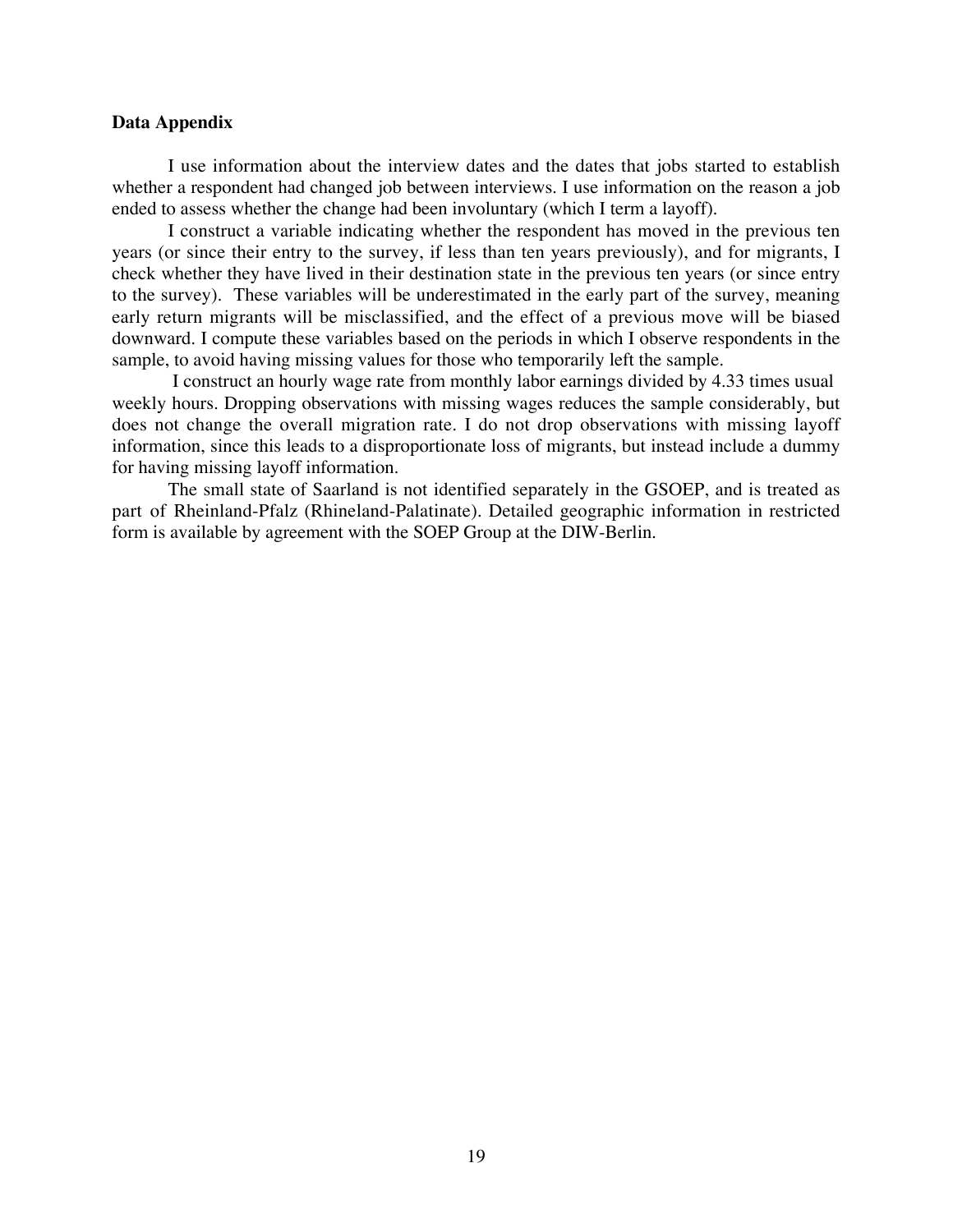### **References**

- Aydemir, Abdurrahman. 2003a. "Estimating the Effects of Immigration Policy: Disentangling Policy Effects from Self-Selection". Statistics Canada working paper.
- Aydemir, Abdurrahman. 2003b. "Are Immigrants Positively or Negatively Selected? The Role of Immigrant Selection Criteria and Self-Selection". Statistics Canada working paper.
- Borjas, George. 1987. "Self-Selection and the Earnings of Immigrants". *American Economic Review* pp.531-553.
- Borjas, George. 1999a. *Heaven's Door: Immigration Policy and the American Economy* Princeton: Princeton University Press.
- Borjas, George. 1999b. "The Economics Analysis of Immigration." In Orley Ashenfelter and David Card eds. *Handbook of Labor Economics* Vol.3A Amsterdam: North Holland.
- Borjas, George and Bernt Bratsberg. 1996. "Who Leaves? The Outmigration of the Foreign Born." *Review of Economics and Statistics* Vol. 78 No. 1 pp. 165-176.
- Borjas, George, Bronars, Stephen and Stephen Trejo. 1992. "Self-Selection and Internal Migration in the United States". *Journal of Urban Economics* Vol.32 No.2 pp.159-185.
- Borjas, George and Stephen Trejo. 1991. "Immigrant Participation in the Welfare System." *Industrial and Labor Relations Review* Vol.44 No.2 pp. 195-211.
- Burda, Michael and Jennifer Hunt. 2001. "From Reunification to Economic Integration: Productivity and the Labor Market in Eastern Germany". *Brookings Papers on Economic Activity* Vol.2 pp.1-92.
- Chiquiar, Daniel and Gordon Hanson. 2002. "International Migration, Self-Selection, and the Distribution of Wages: Evidence from Mexico and the United States". NBER Working Paper 9242.
- Chiswick, Barry. 2000. "Are Immigrants Favorably Self-Selected: An Economic Analysis". In Caroline Brettel and James F. Hollifield eds. *Migration Theory: Talking Across Disciplines* New York: Routledge.
- Constant, Amélie and Douglas Massey. 2002. "Return Migration by German Guestworkers: Neoclassical versus New Economic Theories." *International Migration* Vol.40 No.4 pp. 5-38.
- Constant, Amélie and Douglas Massey. 2003. "Self-Selection, Earnings, and Out-Migration: A Longitudinal Study of Immigrants to Germany." *Journal of Population Economics* Vol.16 No.4 pp. 631-653.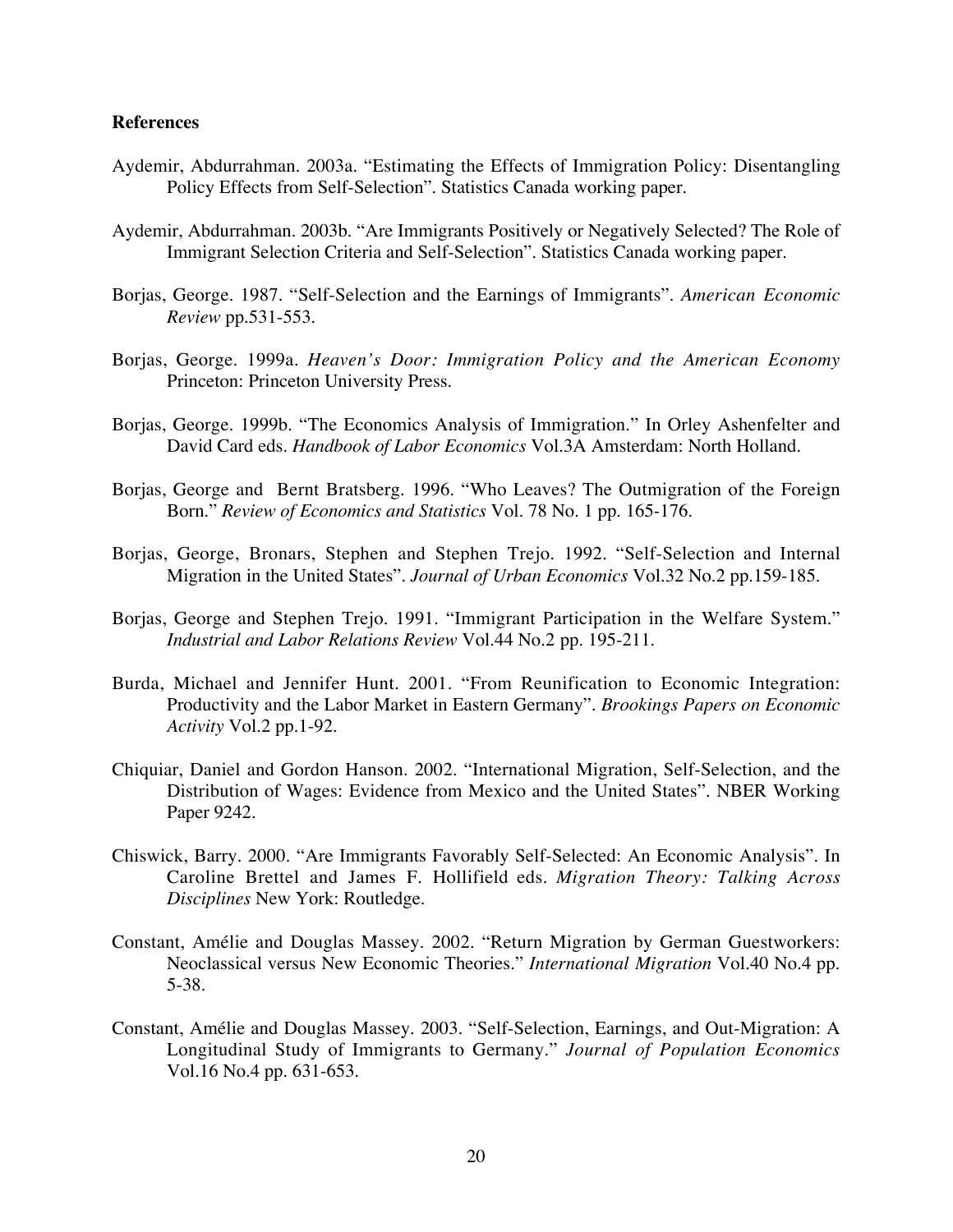- Constant, Amélie and Klaus Zimmermann. 2003. "The Dynamics of Repeat Migration: A Markov-Chain Analysis". IZA Discussion Paper 885.
- Dustmann, Christian. 2003. "Return Migration and the Optimal Migration Duration". *European Economic Review*. Vol. 47 pp. 353-367, 2003.
- Dustmann, Christian. 2001. "Why go back? Return Motives of Migrant Workers". In S. Djajic ed. *International Migration: Trends, Policy, and Economic Impacts*, New York: Routledge.
- Goss, Ernst P. and Niles C. Schoening. 1984. "Search Time, Unemployment, and the Migration Decision". *Journal of Human Resources* Vol. 19 (4) pp.570-579.
- Gregg, Paul, Stephen Machin, and Alan Manning. 2001. "Mobility and Joblessness". Centre for Economic Performance, LSE, working paper.
- Ham, John, Xianghong Li and Patricia Reagan. 2003. "Propensity Score Matching, a Distance-Based Measure of Migration, and the Wage Growth of Young Men". Ohio State working paper.
- Hughes, Gordon and Barry McCormick. 1981. "Do Council Housing Policies Reduce Migration Between Regions?". *Economic Journal* Vol. 91 (364) pp.919-937.
- Hunt, Jennifer. 2002. "Why Do People Still Live in East Germany?". Working Paper.
- Kennan, John and James Walker. 2003. "The Effect of Expected Income on Individual Migration Decisions." NBER Working Paper 9585, March.
- Kremer, Michael. 1993. "The O-Ring Theory of Economic Development". *Quarterly Journal of Economics* Vol. CVIII No.3 pp. 551-576.
- Massey, Douglas and Kristin Espinosa. 1997. "What's Driving Mexico-U.S. Migration? A Theoretical, Empirical, and Policy Analysis." *American Journal of Sociology* Vol. 102 No. 4 pp. 939-999.
- Roemer, John. 2001. "The Non-Parochial Welfare Economics of Migration". Yale University working paper.
- Schwartz, Aba. 1973. "Interpreting the Effect of Distance on Migration" *Journal of Political Economy* Vol.81 No.5 pp. 1153-1169.
- Sjaastad, Larry A. 1962. "The Costs and Returns of Human Migration." *Journal of Political Economy* Vol.70 supplement pp.80-93.
- SOEP Group. 2001. "The German Socio-Economic Panel (GSOEP) After More Than Fifteen Years – An Overview". In Elke Holst, Dean Lillard and Thomas A. DiPrete eds. *Proceedings of the 2000 Fourth International Conference of German Socio-Economic*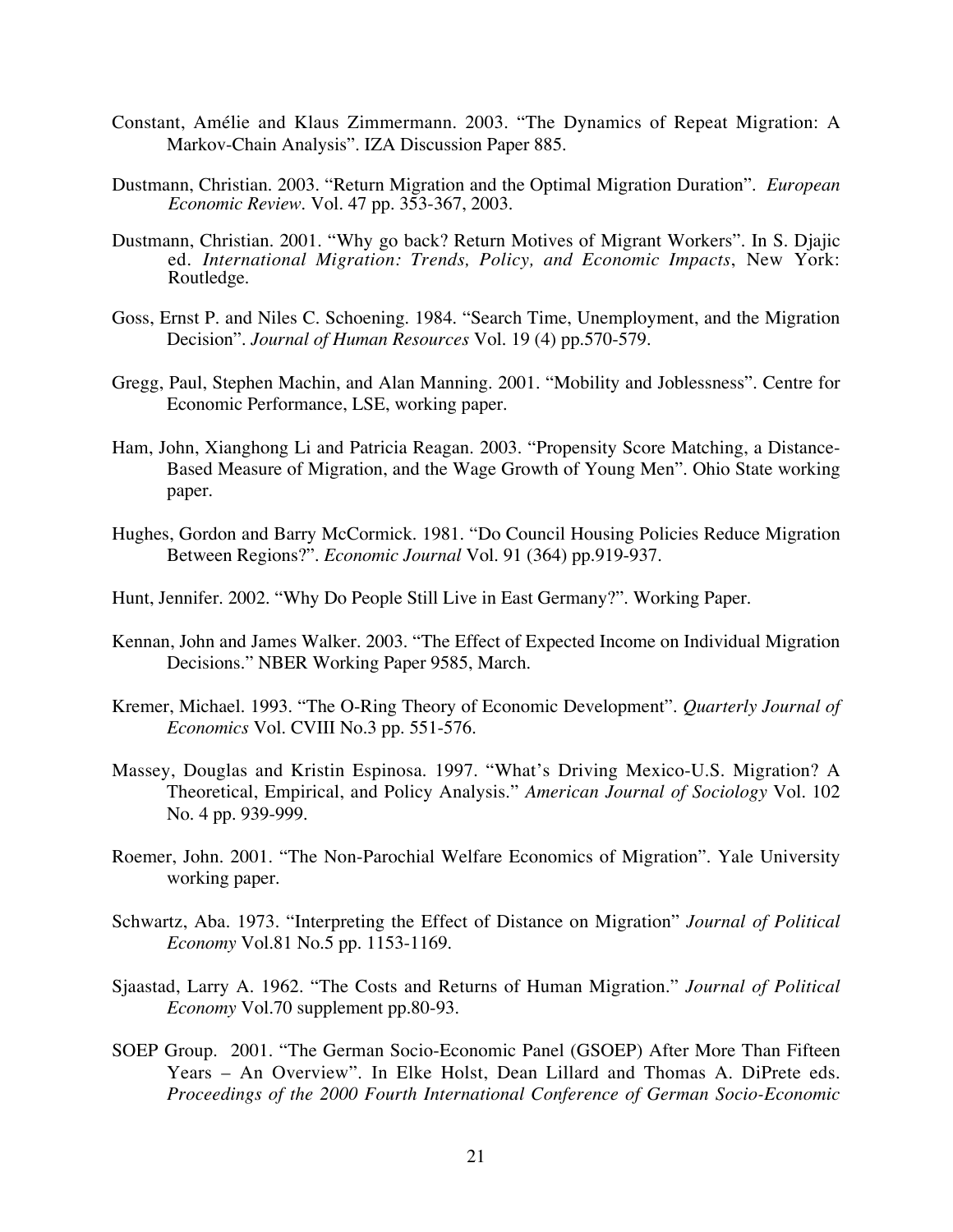*Panel Study Users (GSOEP2000)*, Berlin: *Vierteljahreshefte zur Wirtschaftsforschung* vol. 70 (1) pp.7-14.

- Stark, Oded. 2002. "Inducing human capital formation: migration as a substitute for subsidies." *Journal of Public Economics* Vol.86 pp. 29-46.
- Yashiv, Eran. 2004. "The Self-Selection of Migrant Workers Revisited." IZA Discussion Paper 1094.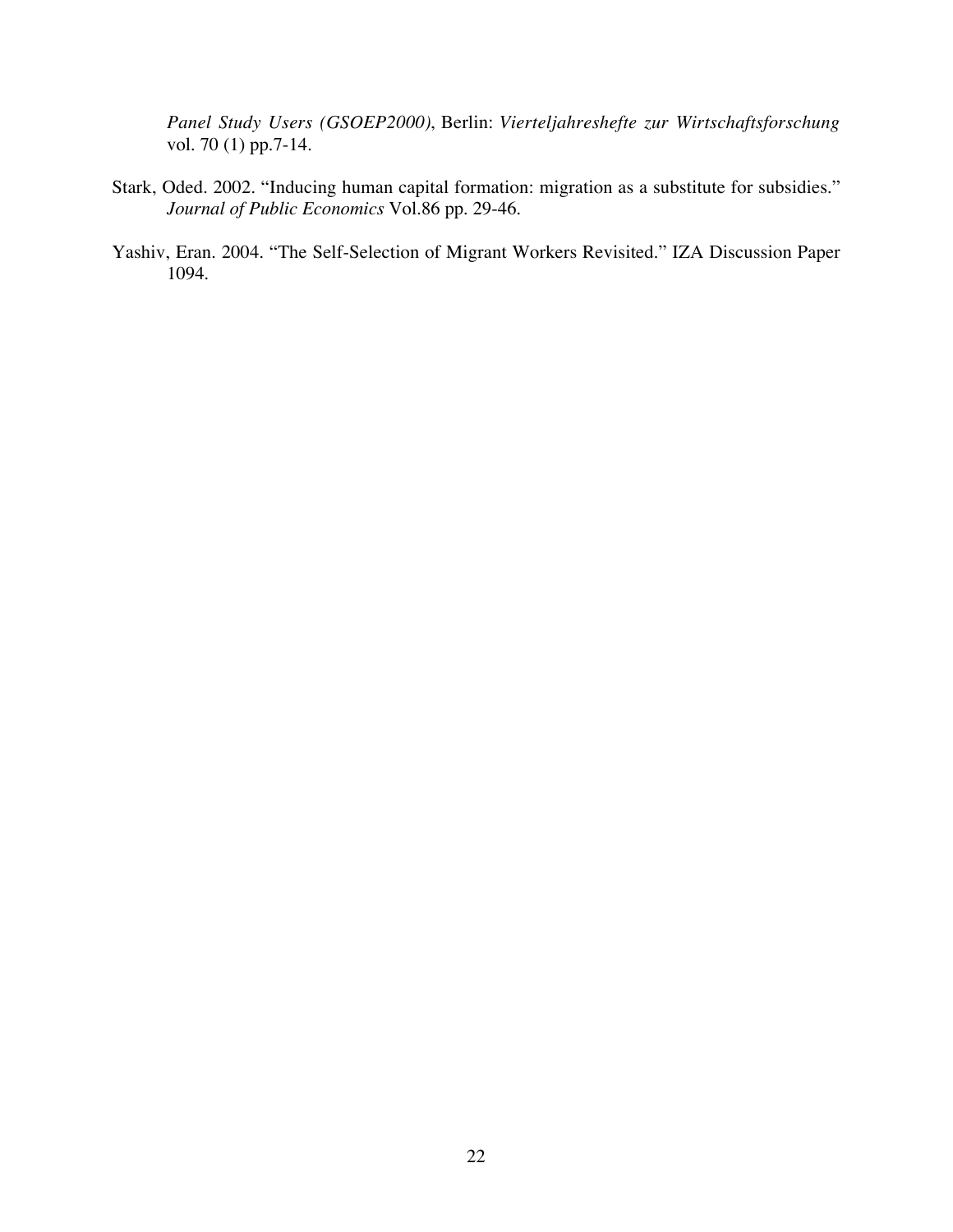## **Endnotes**

 $\frac{1}{1}$ <sup>1</sup> See Borjas (1999a) for more on these arguments.

 $3$  Stark (2002) shows conditions under which the possibility of emigration stimulates investment in skill enough to raise skill per capita in the sending country.

4 Borjas and Trejo (1991).

5 Roemer (2001).

6 Borjas (1987, 1999), Chiswick (2000).

<sup>7</sup> See also Goss and Schoening (1984), Gregg, Machin and Manning (1997), Hughes and McCormick (1981). Goss and Schoening (1984) find that annual earnings have an insignificant effect on U.S. internal migration.

8 Constant and Massey (2002, 2003) and Constant and Zimmermann (2003) find that employed foreigners in Germany are much less likely to return to their home country than their nonemployed fellow foreigners.

<sup>9</sup> Constant and Massey (2002, 2003), who do not split their sample by age, find that foreigners' earnings in Germany play no role in their decision to return home. Massey and Espinosa (1997) examine return migration in a non-random sample of Mexicans in the United States.

 $10$  Kennan and Walker (2003) make a similar observation based on the NLSY.

<sup>11</sup> DaVanzo (1978) and Goss and Schoening (1984) are among previous papers to have found a large effect of a prior move on the probability of migration. Constant and Zimmermann (2003) and Massey and Espinosa (1997) study the probability of repeated round-trips between two countries. DaVanzo (1983) distinguishes return and onward migration in a sample where all have moved once.

<sup>12</sup> See also Borjas (1999b).

<sup>13</sup> This framework is likely to explain the negative self-selection of American male applicants for permanent migration to English-speaking Canada found by Aydemir (2003a,b).

<sup>14</sup> See the Data Appendix and SOEP Group (2001) for details on the data. Foreigners are oversampled, which reduces unweighted average education.

<sup>15</sup> East-to-west migration is examined in Burda and Hunt (2001) and Hunt (2002).

<sup>16</sup> Ham et al. (2003) measure migration ideally, by measuring who moves beyond a radius of a certain distance, and show that this influences the results compared to simply using state borders.

<sup>17</sup> Since most moves in a period where an educational qualification was obtained are likely to take place after it is obtained, I control for educational qualifications in *t+1* rather than *t* to avoid characterizing migrating graduates as having lower education than is in fact the case.

 $18$  The weighted rate is 0.80%.

<sup>19</sup> The weighted proportions are 16% and 7% respectively.

 $20$  In results not shown, if both same-employer movers and returns are coded as stays, the coefficient on a previous move falls to 0.0022 with a t-statistic of 5.9.

<sup>21</sup> Hunt (2002) finds a similarly weak effect of the wage compared to education for east-to-west migration.

 $2<sup>22</sup>$  Interactions of the wage with sex, spouse, and sex times spouse all had insignificant coefficients, however. It is difficult to estimate the multinomial logit on single women only, since the number of moves per category becomes small.

 $2$  See Kremer (1993), for example.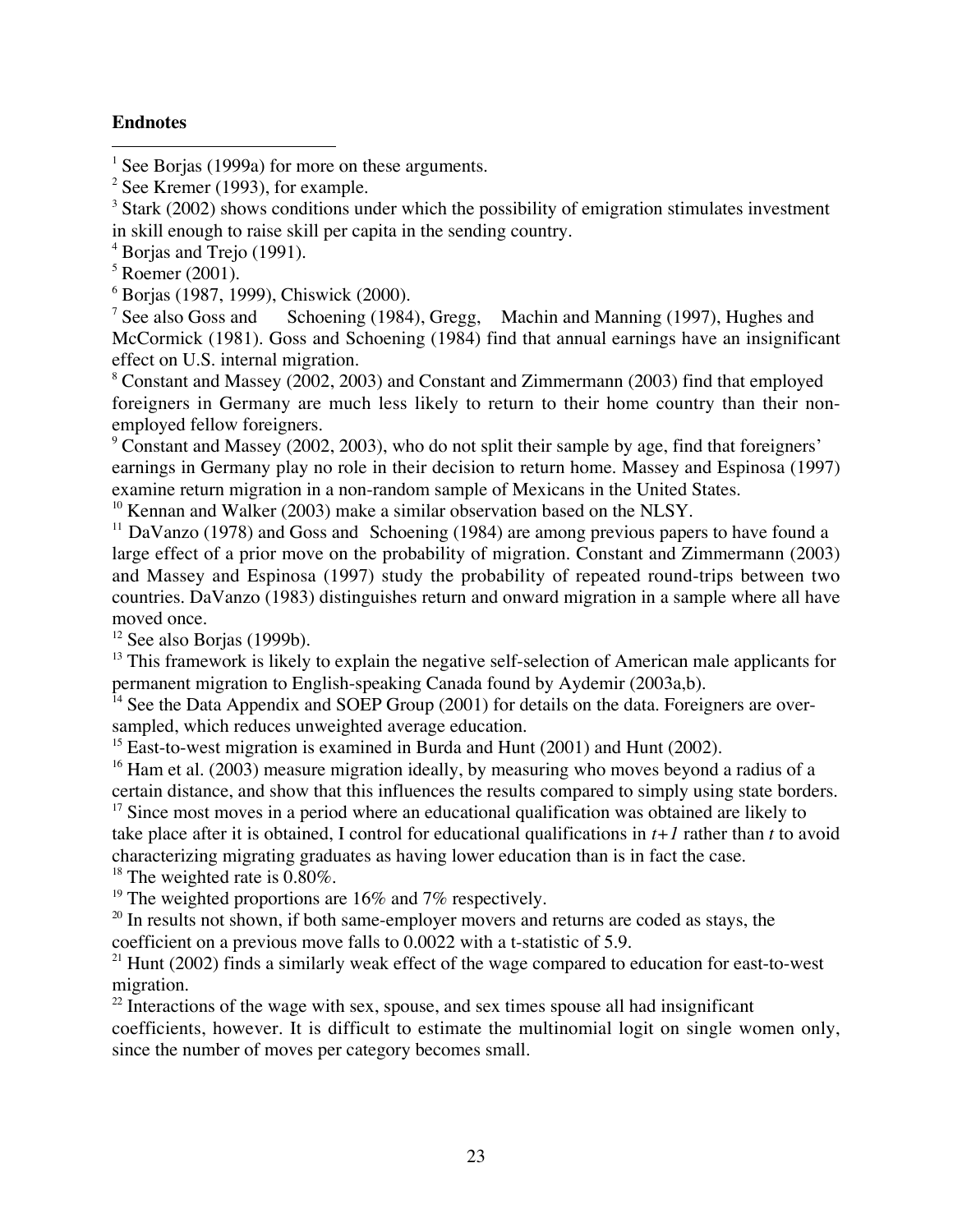|             | All     | 18-29                | 30-49  | Men    | Women  | Not laid | Laid    |
|-------------|---------|----------------------|--------|--------|--------|----------|---------|
|             |         |                      |        |        |        | off      | off     |
|             |         | $\mathbf{2}^{\cdot}$ |        | (4)    | . C .  | (6)      |         |
| Sample size | 114,946 | 33,238               | 56,862 | 57,239 | 57,707 | 107,139  | 2,526   |
| % migrated  | 0.67%   | .25%                 | 0.58%  | 04.66% | 0.68%  | 0.60%    | $.43\%$ |

Table 1: Frequency of Year-to-Year Inter-State Migration

Notes: Unweighted means for individuals aged 18-65, unless otherwise specified. "Laid off" means that in the second year of the pair the individual reported having been laid off since the first interview. The sample includes some individuals whose layoff status is unknown.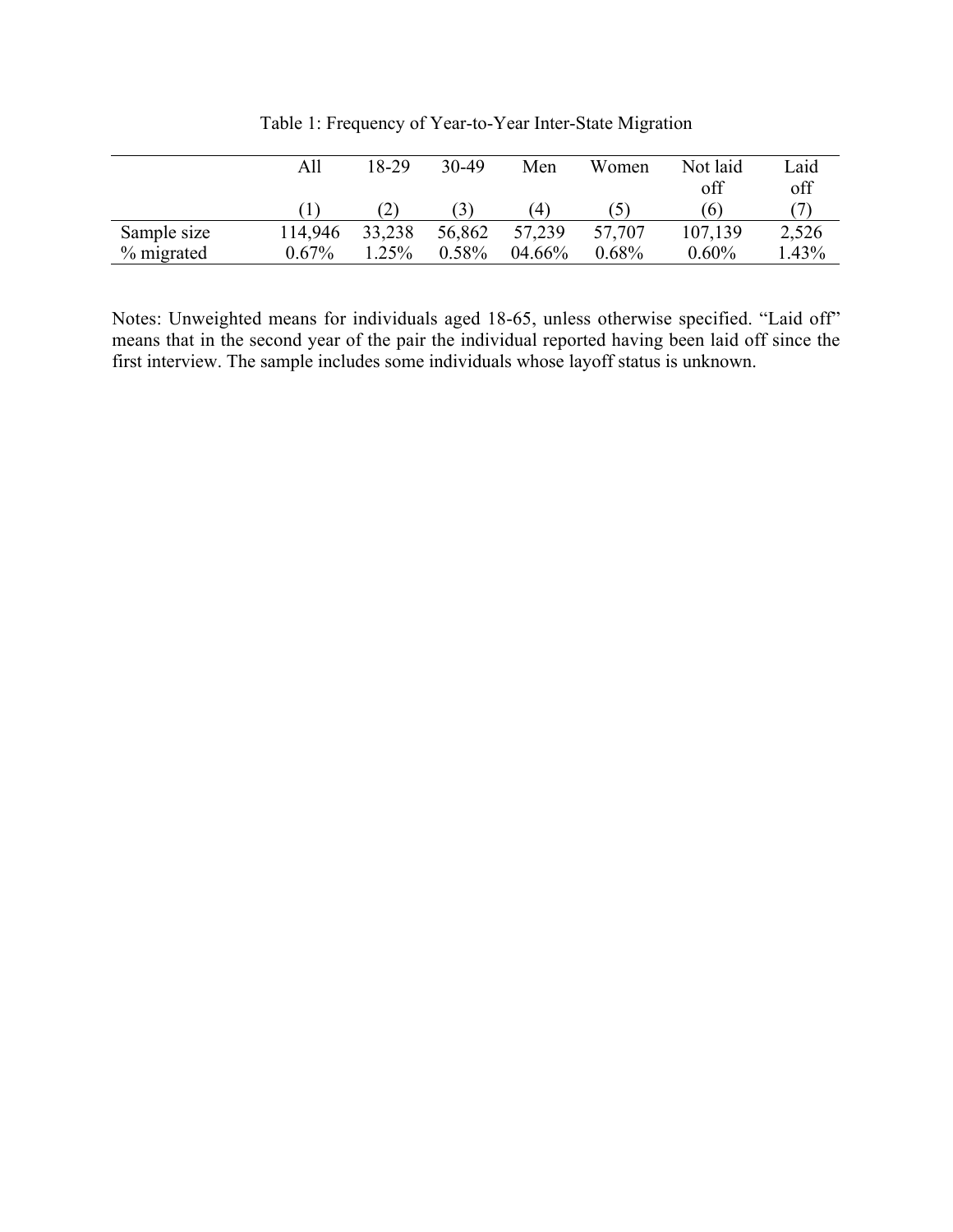|                    | All       | 18-29     | 30-49     | Men       | Women     | Not laid  | Laid off       |
|--------------------|-----------|-----------|-----------|-----------|-----------|-----------|----------------|
|                    |           |           |           |           |           | off       |                |
|                    | (1)       | (2)       | (3)       | (4)       | (5)       | (6)       | (7)            |
| New neighbor state | 240       | 142       | 78        | 106       | 134       | 192       | 11             |
| not same employer  | (31%)     | (34%)     | (26%)     | (28%)     | (34%)     | $(30\%)$  | (31%)          |
| New non-neighbor   | 219       | 111       | 91        | 95        | 124       | 175       | 13             |
| state, not<br>same | (29%)     | (27%)     | $(30\%)$  | (25%)     | $(31\%)$  | (27%)     | (36%)          |
| employer           |           |           |           |           |           |           |                |
| Return state       | 134       | 88        | 39        | 57        | 77        | 104       | 12             |
| not same employer  | (17%)     | (21%)     | (13%)     | (15%)     | (20%)     | (16%)     | (33%)          |
| New state          | 140       | 64        | 68        | 94        | 46        | 140       | $\theta$       |
| same employer      | (18%)     | (15%)     | (23%)     | (25%)     | (12%)     | (22%)     |                |
| Return state       | 35        | 11        | 23        | 25        | 10        | 35        | $\overline{0}$ |
| same employer      | (5%)      | (3%)      | (8%)      | (7%)      | (3%)      | (5%)      |                |
| Number of moves    | 768       | 416       | 317       | 377       | 391       | 646       | 37             |
|                    | $(100\%)$ | $(100\%)$ | $(100\%)$ | $(100\%)$ | $(100\%)$ | $(100\%)$ | $(100\%)$      |

Table 2: Types of Year-to-Year Inter-State Migration

Notes: Parentheses contain unweighted share for individuals aged 18-65, unless otherwise specified. "Laid off" means that in the second year of the pair the individual reported having been laid off since the first interview. The sample includes some individuals whose layoff status is unknown.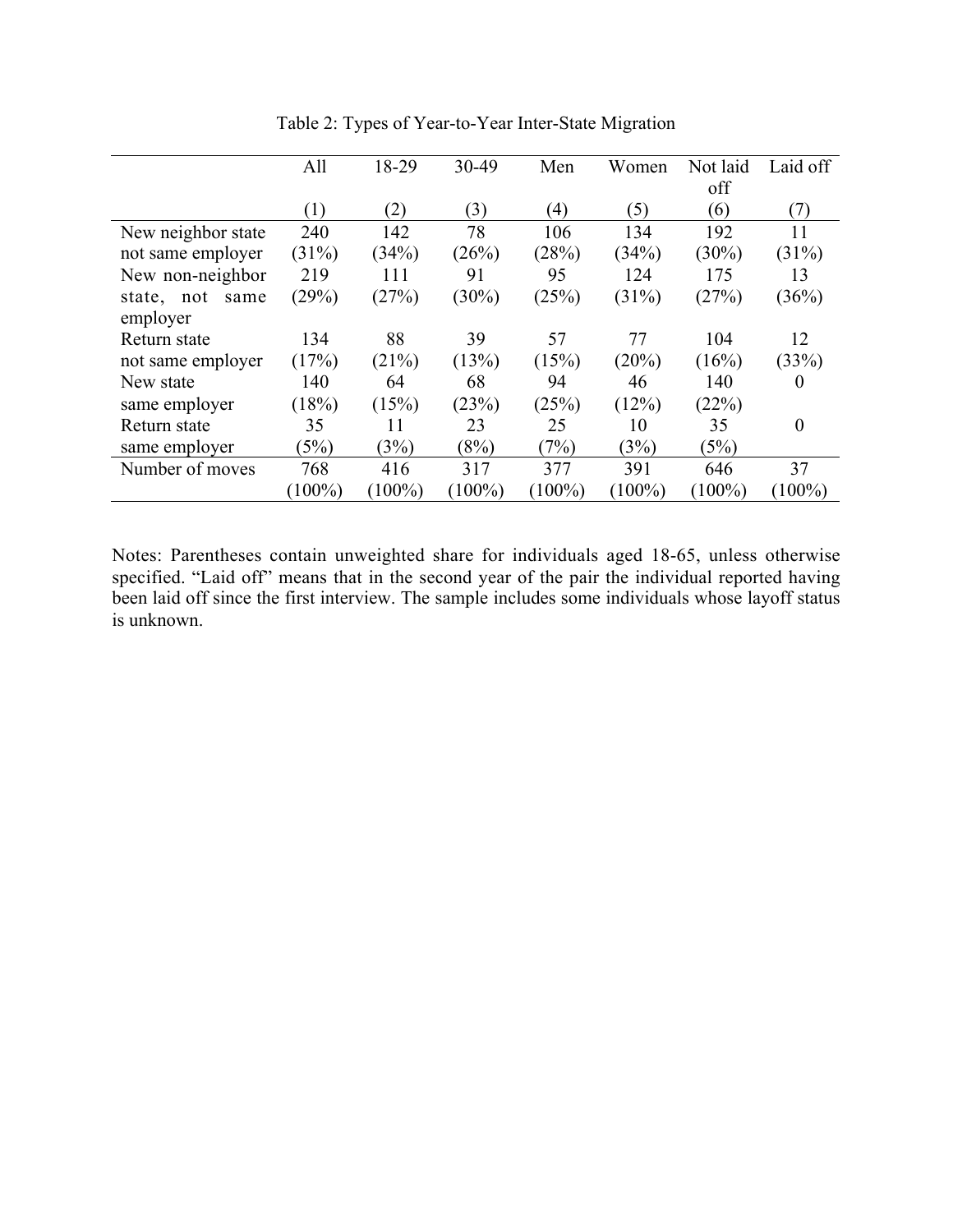|                    | <b>Stayers</b> | Migrants |          |         |       |                  |                  |  |  |
|--------------------|----------------|----------|----------|---------|-------|------------------|------------------|--|--|
|                    |                | All      | Neighbor | Distant |       |                  | Same employer    |  |  |
|                    |                |          | state    | state   | state | <b>New</b>       | Return           |  |  |
|                    |                |          |          |         |       | state            | state            |  |  |
|                    | (1)            | (2)      | (3)      | (4)     | (5)   | (6)              | (7)              |  |  |
| Sex (female=1)     | 0.50           | 0.51     | 0.56     | 0.57    | 0.57  | 0.33             | 0.29             |  |  |
| Age                | 39.4           | 31.6     | 30.9     | 31.5    | 30.1  | 33.9             | 35.1             |  |  |
|                    | (13)           | (10)     | (11)     | (10)    | (10)  | (10)             | (8)              |  |  |
| University         | 0.09           | 0.28     | 0.26     | 0.26    | 0.22  | 0.34             | 0.49             |  |  |
| Not working        | 0.35           | 0.38     | 0.51     | 0.47    | 0.50  | $\boldsymbol{0}$ | $\theta$         |  |  |
| Unemployed         | 0.06           | 0.10     | 0.15     | 0.11    | 0.13  | $\overline{0}$   | 0.02             |  |  |
| Hourly wage        | 20.4           | 22.2     | 16.3     | 25.0    | 18.4  | 25.4             | 27.6             |  |  |
| (if working)       | (23)           | (34)     | (8)      | (53)    | (8)   | (38)             | (15)             |  |  |
| Laid off           | 0.02           | 0.05     | 0.05     | 0.07    | 0.10  | $\boldsymbol{0}$ | $\boldsymbol{0}$ |  |  |
| $(if non-missing)$ |                |          |          |         |       |                  |                  |  |  |
| Previous move      | 0.03           | 0.32     | 0.15     | 0.11    |       | 0.15             | 1                |  |  |
| Observations       | 114,178        | 768      | 240      | 219     | 134   | 162              | 35               |  |  |

Table 3: Means by Migration Status and Type of Migration

Notes. Whether the individual was working or registered as unemployed, and the wage of the employed refer to the initial year of the pair. Education is measured in the second year of the pair, while "laid off" refers to those reporting a layoff between the two interviews. The standard deviations of wages and age are in parentheses. Wages are measured in 1991 DM.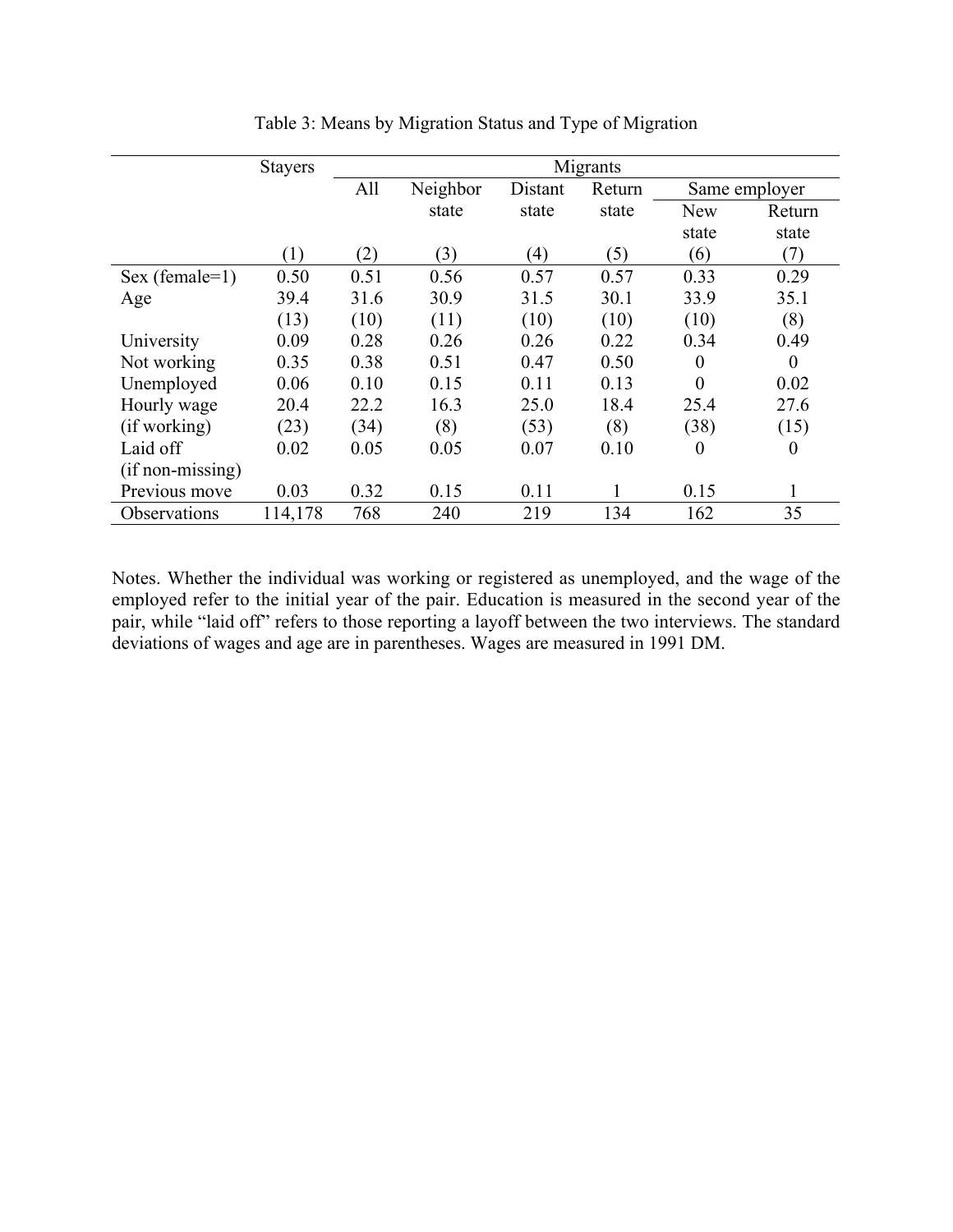|                   |           |                               |                | Same-employer     | Returners |                |           |           |
|-------------------|-----------|-------------------------------|----------------|-------------------|-----------|----------------|-----------|-----------|
|                   |           | Standard migration definition |                | migrants are      |           | are            |           |           |
|                   |           |                               |                |                   |           | stayers        | stayers   |           |
|                   | (1)       | (2)                           | (3)            | $\left( 4\right)$ | (5)       | (6)            | (7)       | (8)       |
| General           | $-0.0005$ |                               | $\overline{a}$ | $-0.0008$         | $-0.0007$ | $\overline{a}$ | $-0.0004$ | $-0.0007$ |
| schooling         | $(-1.1)$  |                               |                | $(-0.9)$          | $(-1.1)$  |                | $(-0.7)$  | $(-0.9)$  |
| University        | 0.0121    |                               |                | 0.0114            | 0.0073    |                | 0.0042    | 0.0080    |
|                   | (12.4)    |                               |                | (12.3)            | (10.9)    |                | (8.3)     | (11.3)    |
| Vocational, civil | 0.0015    |                               |                | 0.0014            | 0.0012    |                | 0.0007    | 0.0012    |
| service training  | (2.7)     |                               |                | (2.7)             | (2.7)     |                | (2.2)     | (2.8)     |
| Education         | 0.0028    |                               |                | 0.0029            | 0.0033    |                | 0.0023    | 0.0034    |
| increase          | (3.0)     |                               |                | (3.1)             | (3.7)     |                | (3.4)     | (3.9)     |
| Not working       |           | 0.0028                        | 0.0027         | 0.0031            | 0.0028    | 0.0038         | 0.0040    | 0.0021    |
|                   |           | (6.1)                         | (5.4)          | (6.1)             | (6.3)     | (9.1)          | (9.8)     | (4.9)     |
| Work              |           |                               |                | 0.0005            | 0.0010    | $-$            | 0.0016    | 0.0008    |
| part-time         |           |                               |                | (0.8)             | (1.5)     |                | (2.8)     | (1.3)     |
| Unemployed        |           |                               | 0.0016         | 0.0017            | 0.0015    | $-$            | 0.0011    | 0.0014    |
|                   |           |                               | (2.1)          | (2.4)             | (2.4)     |                | (2.4)     | (2.2)     |
| Laid off          |           |                               | 0.0051         | 0.0054            | 0.0038    |                | 0.0050    | 0.0023    |
|                   |           |                               | (4.0)          | (4.5)             | (3.8)     |                | (5.7)     | (2.3)     |
| Wage*working      |           | 0.0166                        | $-$            | 0.0111            | 0.0099    | 0.0069         | 0.0028    | 0.0098    |
| $*1000$           |           | (4.1)                         |                | (2.3)             | (2.3)     | (1.2)          | (0.4)     | (2.4)     |
| Previous move     |           |                               |                |                   | 0.0243    |                | 0.0174    | 0.0072    |
|                   |           |                               |                |                   | (21.5)    |                | (19.6)    | (9.1)     |
| Pseudo $R^2$      | 0.10      | 0.08                          | 0.09           | 0.12              | 0.16      | 0.09           | 0.18      | 0.12      |

Table 4: Sensitivity of Determinants of Migration to Same-Employer Migration and Return Migration

Notes: Marginal effects from probits on a sample of 114,946 observations. The t-statistics in parentheses are adjusted to account for repeated observations on the same person, and are computed for the untransformed coefficients. Regressions also include sex, spouse, sex\*spouse, child, sex\*child, foreign and age dummies, year dummies and state dummies. Columns 3,7 and 8 also contain a dummy for missing layoff information. The omitted education is apprenticeship. In columns 6 and 7 same-employer migrants are coded as stayers rather than migrants. In column 8 all return migrants, including same-employer return migrants, are coded as stayers rather than migrants.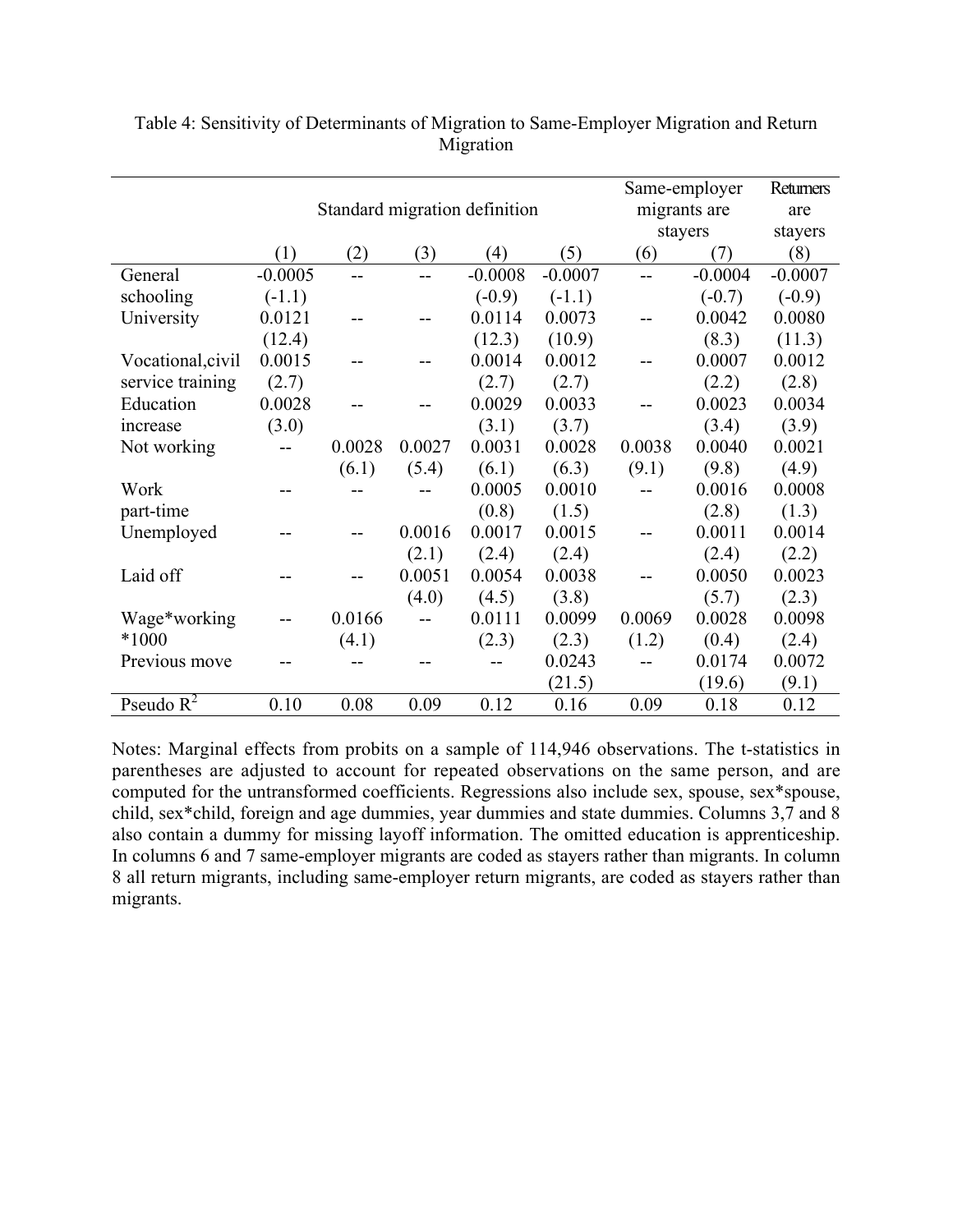|               | Neighbor | Distant | Return | Same     | Neighbor | Distant | Return   | Same     |
|---------------|----------|---------|--------|----------|----------|---------|----------|----------|
|               | state    | state   | state  | employer | state    | state   | state    | employer |
|               | (1)      | (2)     | (3)    | (4)      | (5)      | (6)     | (7)      | (8)      |
| University    | --       |         |        |          | 4.13     | 3.90    | 4.26     | 4.67     |
|               |          |         |        |          | (7.3)    | (6.8)   | (5.4)    | (7.1)    |
| <b>Not</b>    | 1.85     | 2.50    | 2.60   |          | 2.22     | 3.68    | 3.17     |          |
| working       | (2.5)    | (5.9)   | (5.0)  |          | (3.1)    | (6.7)   | (4.8)    |          |
| Work          |          |         |        |          | 2.17     | 1.28    | 0.79     | 1.12     |
| part-time     |          |         |        |          | (2.9)    | (0.8)   | $(-0.5)$ | (0.4)    |
| Unemploy-     |          |         |        |          | 1.76     | 1.02    | 1.21     |          |
| ed            |          |         |        |          | (2.5)    | (0.1)   | (0.6)    |          |
| Laid off      |          |         |        |          | 2.19     | 3.09    | 5.02     | 1        |
|               |          |         |        |          | (2.2)    | (3.7)   | (4.7)    |          |
| Wage*         | 0.977    | 1.004   | 1.000  | 1.005    | 0.970    | 1.004   | 0.998    | 1.005    |
| working       | $(-1.8)$ | (3.8)   | (0.6)  | (8.0)    | $(-2.7)$ | (2.9)   | $(-0.5)$ | (7.6)    |
| Pseudo- $R^2$ | 0.10     |         |        |          | 0.14     |         |          |          |

Table 5: Multinomial Estimation of Determinants of Migration

Notes: Odds ratios (exponentiated coefficients) for multinomial logits on a sample of 114,946 observations. The reference category is non-migration. The t-statistics in parentheses are adjusted to account for repeated observations on the same person, and are computed for the untransformed coefficients. Regressions also include sex, spouse, sex\*spouse, child, sex\*child, foreign and age dummies, year dummies and state dummies. The omitted education is apprenticeship. Columns 5-8 also contain a dummy for missing layoff information and the remaining education dummies.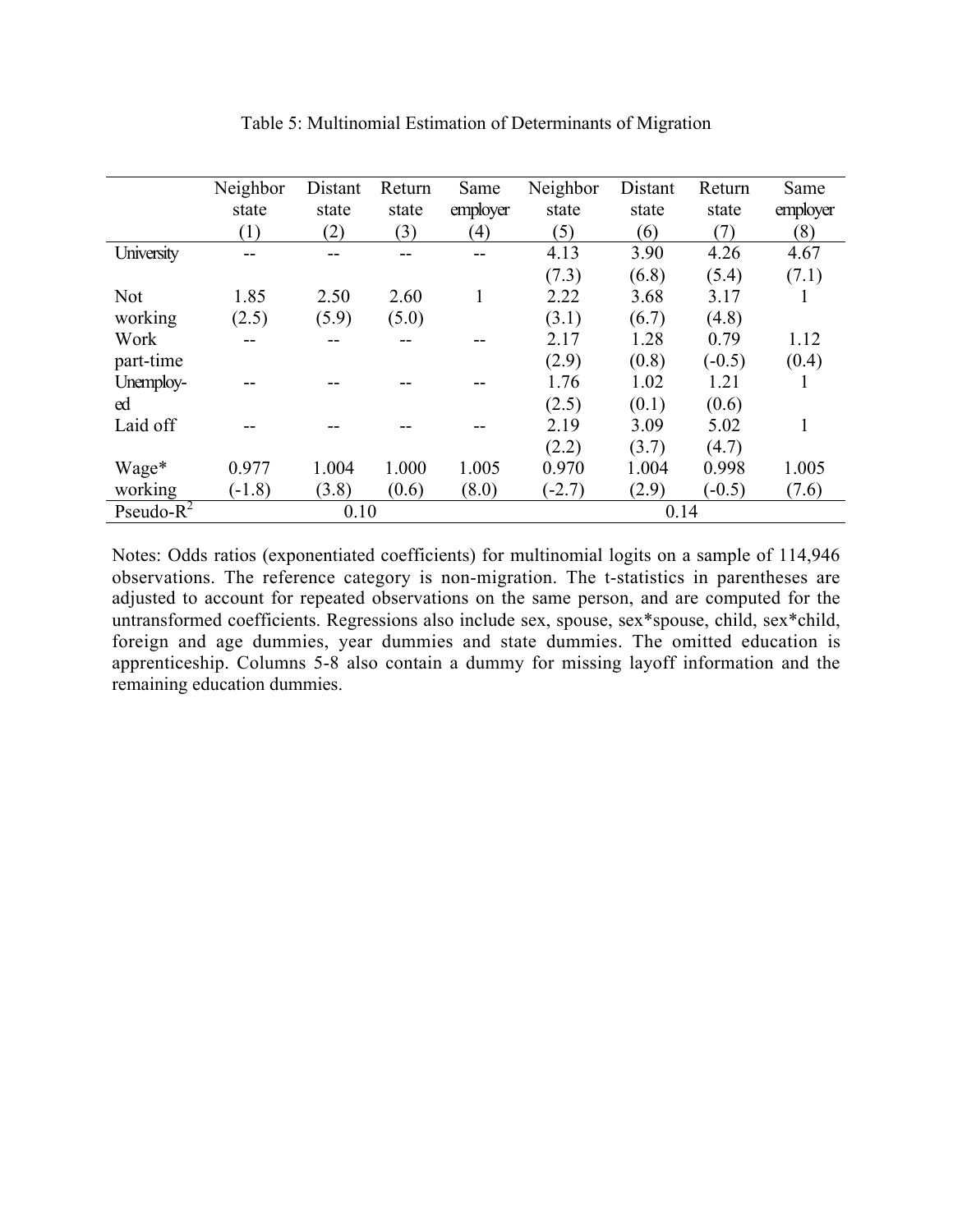|                     |          | Men     |          |                  | Women    |          |          |              |  |
|---------------------|----------|---------|----------|------------------|----------|----------|----------|--------------|--|
|                     | Neighbor | Distant | Return   | Same             | Neighbor | Distant  | Return   | Same         |  |
|                     | state    | state   | state    | employer         | state    | state    | state    | employer     |  |
|                     | (1)      | (2)     | (3)      | $\left(4\right)$ | (5)      | (6)      | (7)      | (8)          |  |
| University          | 3.54     | 3.38    | 3.11     | 5.89             | 4.15     | 4.57     | 5.32     | 2.42         |  |
|                     | (4.3)    | (4.3)   | (2.7)    | (6.8)            | (5.3)    | (5.5)    | (4.7)    | (2.1)        |  |
| Not working         | 2.21     | 4.91    | 2.21     |                  | 2.27     | 1.92     | 4.20     | $\mathbf{I}$ |  |
|                     | (2.1)    | (5.3)   | (1.9)    |                  | (2.2)    | (1.9)    | (4.4)    |              |  |
| Work                | 4.09     | 3.18    | 1.11     | 0.33             | 1.77     | 0.85     | 0.97     | 1.71         |  |
| part-time           | (3.3)    | (2.2)   | (0.1)    | $(-1.1)$         | (1.6)    | $(-0.4)$ | $(-0.1)$ | (1.5)        |  |
| Unemploy-           | 1.51     | 1.28    | 0.95     |                  | 1.96     | 0.79     | 1.41     | 1            |  |
| ed                  | (1.1)    | (0.7)   | $(-0.1)$ |                  | (2.3)    | $(-0.6)$ | (0.9)    |              |  |
| Laid off            | 3.48     | 2.07    | 11.5     |                  | 1.16     | 3.84     | 0.65     | 1            |  |
|                     | (2.7)    | (1.4)   | (6.3)    |                  | (0.2)    | (3.5)    | $(-0.4)$ |              |  |
| Wage*               | 0.971    | 1.005   | 0.996    | 1.004            | 0.971    | 0.978    | 0.996    | 1.006        |  |
| working             | $(-2.0)$ | (3.9)   | $(-0.5)$ | (5.7)            | $(-1.7)$ | $(-1.3)$ | $(-0.5)$ | (5.9)        |  |
| Pseudo- $R^2$       |          | 0.14    |          |                  | 0.14     |          |          |              |  |
| <b>Observations</b> |          | 57,239  |          |                  |          | 57,707   |          |              |  |

Table 6: Multinomial Estimation of Determinants of Migration by Sex

Notes: Odds ratios (exponentiated coefficients) for multinomial logits on a sample of 114,946 observations. The reference category is non-migration. The t-statistics in parentheses are adjusted to account for repeated observations on the same person, and are computed for the untransformed coefficients. Regressions also include spouse, child, foreign and age dummies, year dummies and state dummies (Hamburg and Bremen are grouped with Niedersachsen), a dummy for missing layoff information and two additional education dummies. The omitted education is apprenticeship.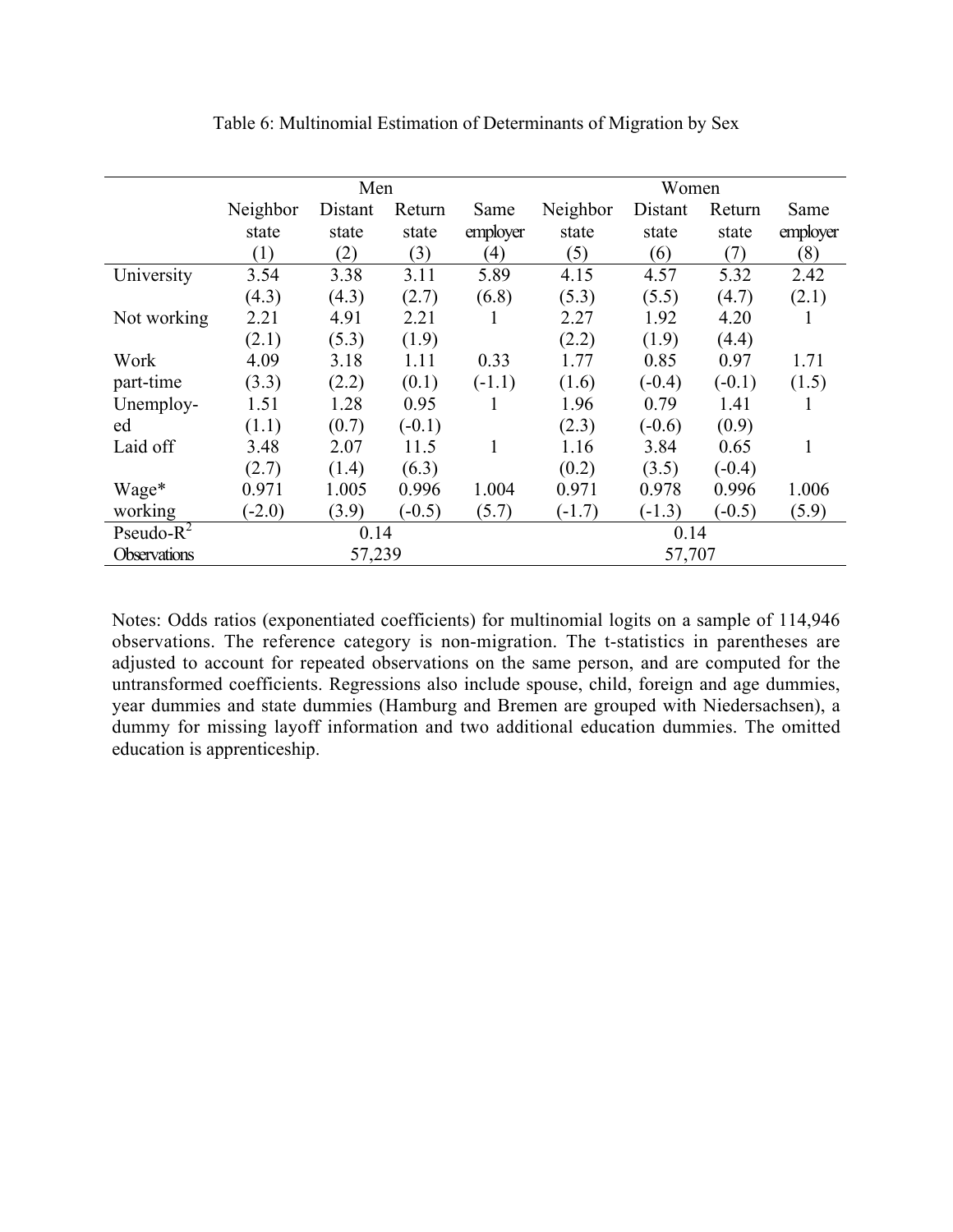|                     |          | Age 18-29 |          |          | Age 30-49 |          |          |          |  |
|---------------------|----------|-----------|----------|----------|-----------|----------|----------|----------|--|
|                     | Neighbor | Distant   | Return   | Same     | Neighbor  | Distant  | Return   | Same     |  |
|                     | state    | state     | state    | employer | state     | state    | state    | employer |  |
|                     | (1)      | (2)       | (3)      | (4)      | (5)       | (6)      | (7)      | (8)      |  |
| University          | 3.71     | 4.93      | 3.09     | 4.59     | 5.05      | 3.79     | 4.43     | 4.64     |  |
|                     | (4.4)    | (5.1)     | (2.7)    | (4.1)    | (5.2)     | (5.0)    | (3.5)    | (5.5)    |  |
| Not working         | 1.76     | 2.21      | 3.66     |          | 2.31      | 5.59     | 2.84     | 1        |  |
|                     | (1.7)    | (2.2)     | (4.7)    |          | (1.6)     | (5.1)    | (1.9)    |          |  |
| Work                | 3.28     | 1.77      | 1.10     | 0.90     | 1.73      | 1.31     | 0.73     | 1.25     |  |
| part-time           | (3.4)    | (1.2)     | (0.1)    | $(-0.2)$ | (1.2)     | (0.6)    | $(-0.4)$ | (0.6)    |  |
| Unemployed          | 1.46     | 1.25      | 0.66     |          | 2.37      | 0.76     | 1.69     | 1        |  |
|                     | (1.2)    | (0.7)     | $(-0.9)$ |          | (2.1)     | $(-0.6)$ | (1.1)    |          |  |
| Laid off            | 1.48     | 1.86      | 5.04     | 1        | 3.53      | 5.78     | 2.53     | 1        |  |
|                     | (0.8)    | (1.2)     | (4.0)    |          | (2.4)     | (4.5)    | (1.2)    |          |  |
| Wage*               | 0.951    | 0.980     | 1.003    | 1.005    | 0.972     | 1.007    | 0.976    | 1.006    |  |
| working             | $(-2.6)$ | $(-0.9)$  | (2.3)    | (4.4)    | $(-2.2)$  | (4.2)    | $(-1.3)$ | (4.5)    |  |
| Pseudo- $R^2$       | 0.11     |           |          |          | 0.14      |          |          |          |  |
| <b>Observations</b> |          | 33,238    |          |          |           | 51,224   |          |          |  |

Table 7: Multinomial Estimation of Determinants of Migration by Age

Notes: Odds ratios (exponentiated coefficients) for multinomial logits on a sample of 114,946 observations. The reference category is non-migration. The t-statistics in parentheses are adjusted to account for repeated observations on the same person, and are computed for the untransformed coefficients. Regressions also include sex, spouse, sex\*spouse, child, sex\*child, foreign and age dummies, year dummies and state dummies (Hamburg and Bremen are grouped with Niedersachsen), a dummy for missing layoff information, and two additional education dummies. The omitted education is apprenticeship.